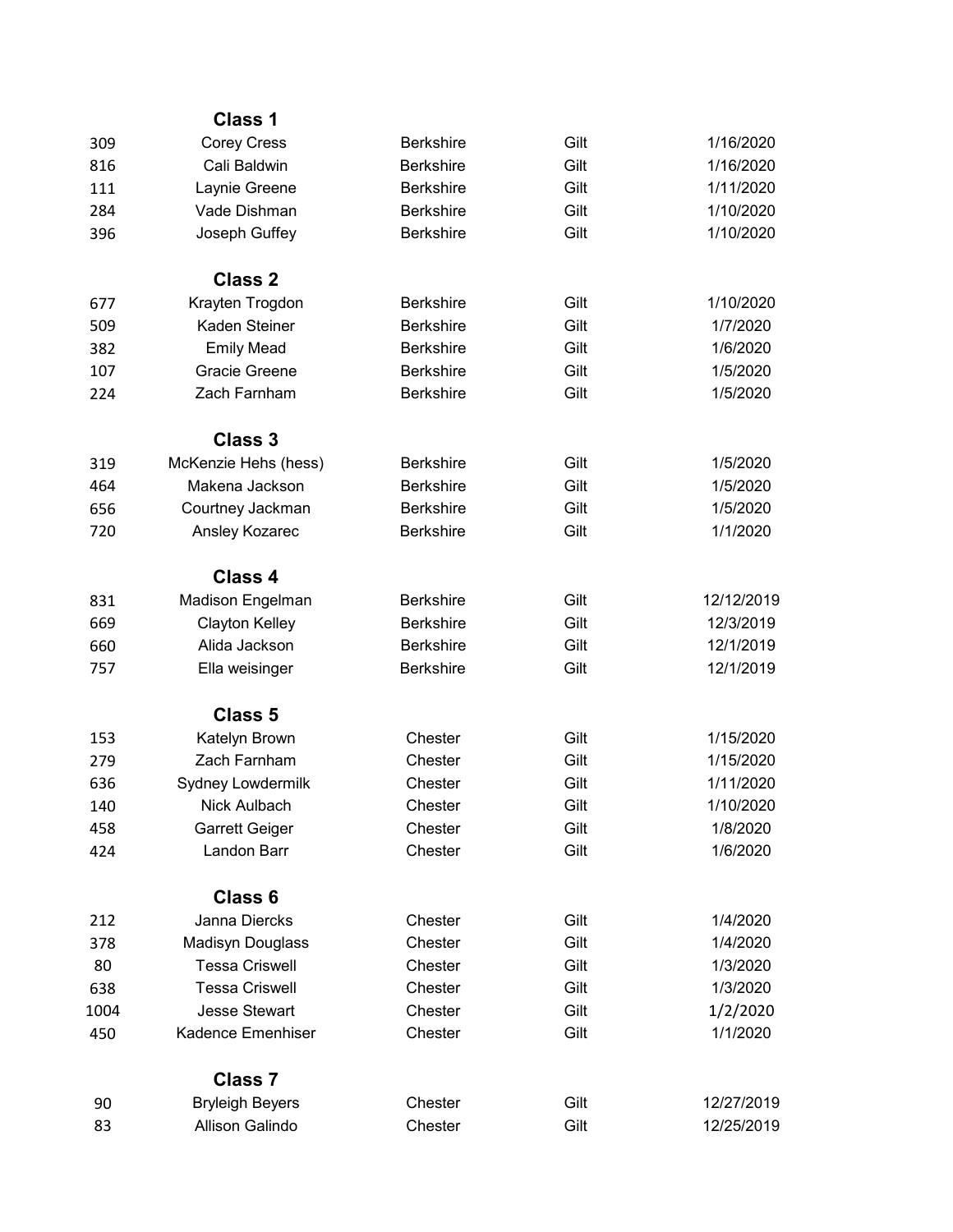| 121  | Cade Sponcil           | Chester | Gilt | 12/25/2019 |
|------|------------------------|---------|------|------------|
| 354  | Cyerra Lackey          | Chester | Gilt | 12/20/2019 |
| 666  | Krayten Trogdon        | Chester | Gilt | 12/20/2019 |
|      | Class 8                |         |      |            |
| 4    | <b>Emily Shvetzoff</b> | Chester | Gilt | 12/15/2019 |
| 147  | Deegan Sheldon         | Chester | Gilt | 12/15/2019 |
| 543  | <b>Hallee Rhoads</b>   | Chester | Gilt | 12/15/2019 |
| 254  | <b>Lindsey Dore</b>    | Chester | Gilt | 12/14/2019 |
| 171  | Klara Leaxh            | Chester | Gilt | 12/11/2019 |
|      | <b>Class 9</b>         |         |      |            |
| 409  | <b>Bailey Wilkes</b>   | Duroc   | Gilt | 2/8/2020   |
| 301  | <b>Tanner Ashley</b>   | Duroc   | Gilt | 1/25/2020  |
| 653  | Sami Col               | Duroc   | Gilt | 1/21/2020  |
| 303  | Zach Farnham           | Duroc   | Gilt | 1/21/2020  |
|      | Class 10               |         |      |            |
| 817  | Cali Baldwin           | Duroc   | Gilt | 1/20/2020  |
| 321  | Jordan Gilstrap        | Duroc   | Gilt | 1/20/2020  |
| 152  | Tyler waechter         | Duroc   | Gilt | 1/20/2020  |
| 671  | Morgan Crouch          | Duroc   | Gilt | 1/16/2020  |
|      | Class 11               |         |      |            |
| 641  | Adalynn Achtermann     | Duroc   | Gilt | 1/15/2020  |
| 753  | Allyson McElhenny      | Duroc   | Gilt | 1/15/2020  |
| 649  | Kyla Williams          | Duroc   | Gilt | 1/14/2020  |
| 192  | Kaylee Lewis           | Duroc   | Gilt | 1/13/2020  |
|      | Class 12               |         |      |            |
| 1001 | Samantha Durst         | Duroc   | Gilt | 1/11/2020  |
| 570  | Kadence Emenhiser      | Duroc   | Gilt | 1/8/2020   |
| 835  | Katelyn Crum           | Duroc   | Gilt | 1/8/2020   |
| 455  | Mackenzie Hodupp       | Duroc   | Gilt | 1/8/2020   |
|      | Class 13               |         |      |            |
| 246  | Kierstyn Plunkett      | Duroc   | Gilt | 1/7/2020   |
| 230  | Alyson Owen            | Duroc   | Gilt | 1/6/2020   |
| 578  | <b>Cale Williams</b>   | Duroc   | Gilt | 1/5/2020   |
| 764  | Lane Gardner           | Duroc   | Gilt | 1/5/2020   |
|      | Class 14               |         |      |            |
| 348  | <b>Grant Gilmore</b>   | Duroc   | Gilt | 1/4/2020   |
| 767  | Jurnee Mullenhoff      | Duroc   | Gilt | 1/3/2020   |
| 19   | <b>Avery Rice</b>      | Duroc   | Gilt | 1/2/2020   |
| 137  | <b>Bryce Resler</b>    | Duroc   | Gilt | 1/1/2020   |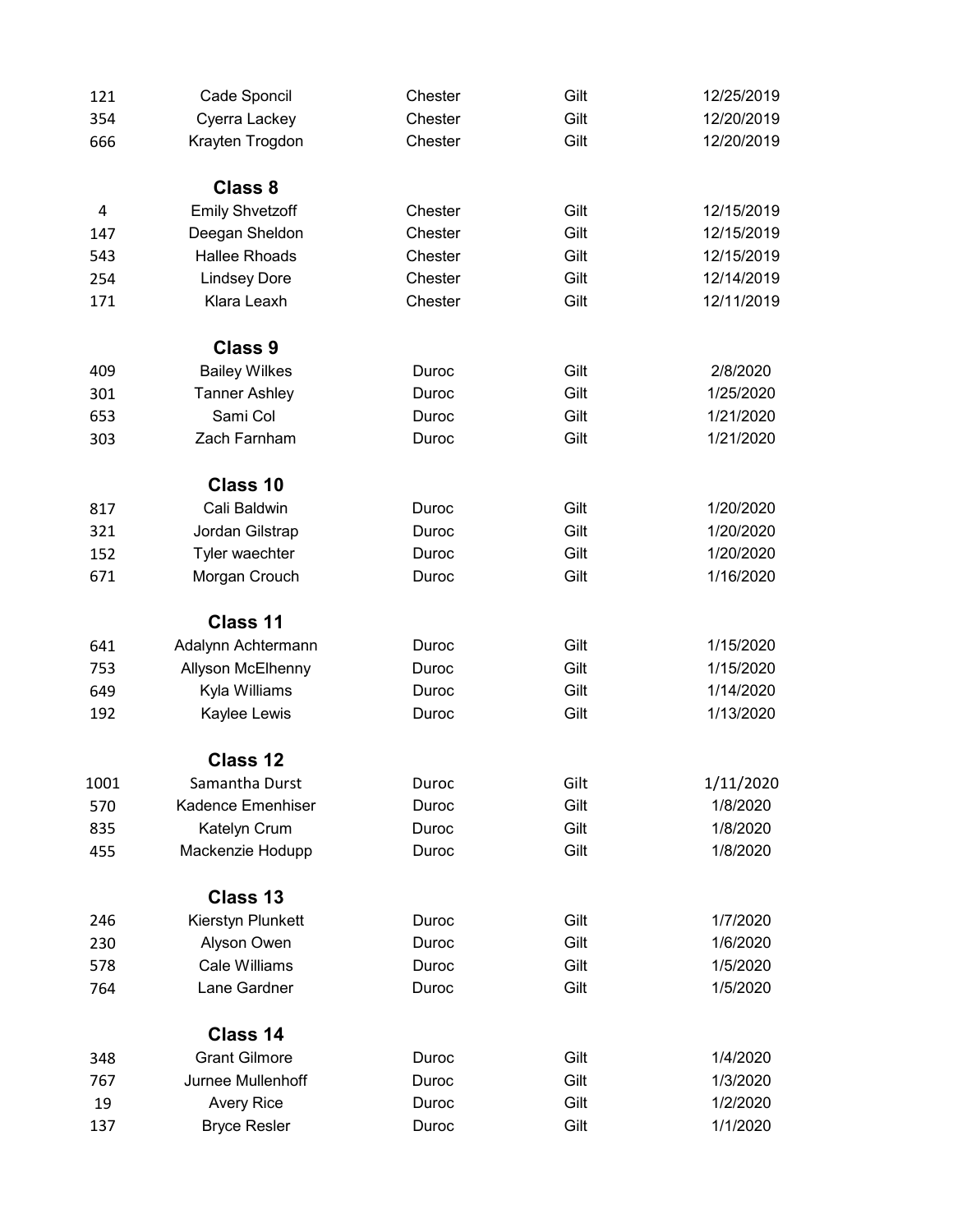|      | Class 15                        |       |      |            |
|------|---------------------------------|-------|------|------------|
| 173  | Logan Patterson                 | Duroc | Gilt | 1/1/2020   |
| 460  | Sydney Huff                     | Duroc | Gilt | 1/1/2020   |
| 540  | <b>Taylor Richey</b>            | Duroc | Gilt | 1/1/2020   |
| 197  | <b>Trenton Collings</b>         | Duroc | Gilt | 1/1/2020   |
|      | Class 16                        |       |      |            |
| 635  | <b>Tyler Waechter</b>           | Duroc | Gilt | 1/1/2020   |
| 285  | Vade Dishman                    | Duroc | Gilt | 1/1/2020   |
| 126  | Noah Sponcil                    | Duroc | Gilt | 12/20/2019 |
| 201  | <b>Hunter Foland</b>            | Duroc | Gilt | 12/19/2019 |
|      | Class 17                        |       |      |            |
| 195  | Kirsten Calloway                | Duroc | Gilt | 12/18/2019 |
| 551  | Lance Fagin                     | Duroc | Gilt | 12/18/2019 |
| 364  | Piper Unger                     | Duroc | Gilt | 12/17/2019 |
| 606  | Caitlyn Gilbert                 | Duroc | Gilt | 12/16/2019 |
|      | Class 18                        |       |      |            |
| 130  | Krayten Trogdon                 | Duroc | Gilt | 12/16/2019 |
| 662  | Madison                         | Duroc | Gilt | 12/16/2019 |
| 755  | <b>Holly Howard</b>             | Duroc | Gilt | 12/15/2019 |
| 420  | <b>Tyler Barr</b>               | Duroc | Gilt | 12/15/2019 |
|      | Class 19                        |       |      |            |
| 94   | Dathan Guthrie                  | Duroc | Gilt | 12/13/2019 |
| 695  | Gage Mings                      | Duroc | Gilt | 12/10/2019 |
| 796  | Olivia Cassidy                  | Duroc | Gilt | 12/10/2019 |
| 737  | <b>Tate Welch</b>               | Duroc | Gilt | 12/10/2019 |
|      | Class 20                        |       |      |            |
| 291  | <b>Elliott Cooley</b>           | Duroc | Gilt | 12/7/2019  |
| 456  | Karragan Gudgel                 | Duroc | Gilt | 12/7/2019  |
| 497  | Luke Kinard                     | Duroc | Gilt | 12/7/2019  |
| 419  | Luke Vernon                     | Duroc | Gilt | 12/7/2019  |
|      | <b>Class 21</b>                 |       |      |            |
| 1002 | Samantha Durst                  | Duroc | Gilt | 12/7/2019  |
| 31   | <b>Richard Dean Daniels III</b> | Duroc | Gilt | 12/3/2019  |
| 416  | <b>Austin Thomas</b>            | Duroc | Gilt | 12/2/2019  |
|      | <b>Class 22</b>                 |       |      |            |
| 265  | Ethan Young                     | Duroc | Gilt | 12/2/2019  |
| 320  | Brayden Lancaster               | Duroc | Gilt | 12/1/2019  |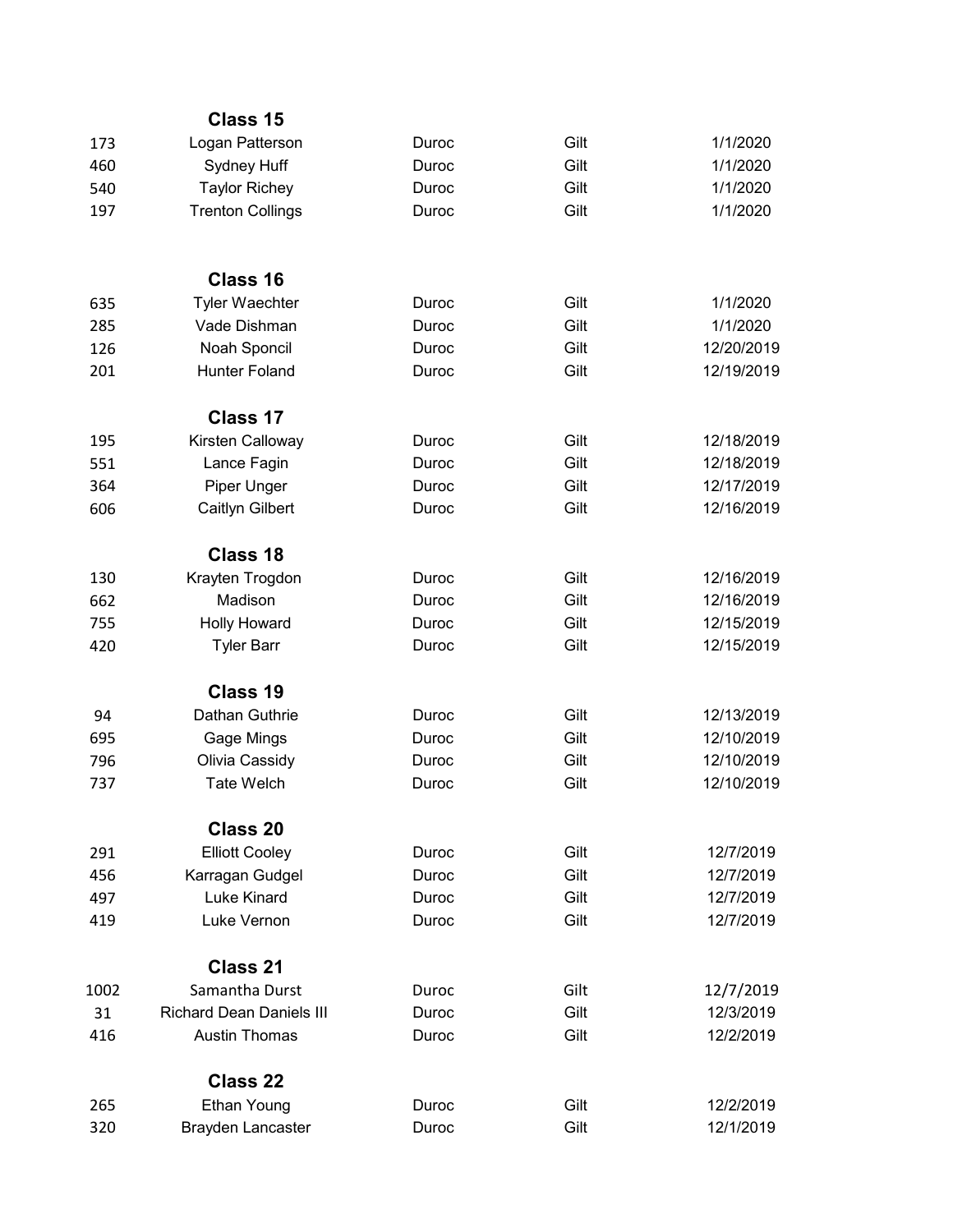| 50  | <b>Caden Nation</b>     | Duroc     | Gilt | 12/1/2019  |
|-----|-------------------------|-----------|------|------------|
|     | Class 23                |           |      |            |
| 658 | Jessa Crandell          | Duroc     | Gilt | 12/1/2019  |
| 373 | Megan Drawdy            | Duroc     | Gilt | 12/1/2019  |
| 798 | <b>Whitley Williams</b> | Duroc     | Gilt | 12/1/2019  |
|     | Class 24                |           |      |            |
| 356 | Kayla Drawdy            | Duroc     | Gilt | 11/25/2019 |
| 531 | Cagney Utterback        | Duroc     | Gilt | 11/11/2019 |
| 404 | <b>Hunter Stevens</b>   | Duroc     | Gilt | 9/1/2019   |
|     | Class 25                |           |      |            |
| 601 | Alivia Kentnor          | Hampshire | Gilt | 3/2/2020   |
| 756 | <b>Ethan Torres</b>     | Hampshire | Gilt | 2/9/2020   |
| 397 | <b>Bailey Wilkes</b>    | Hampshire | Gilt | 2/8/2020   |
| 812 | Alivia Kentnor          | Hampshire | Gilt | 2/8/2020   |
| 157 | Lincoln Wessel          | Hampshire | Gilt | 1/20/2020  |
| 35  | Morgan Pierson          | Hampshire | Gilt | 1/18/2020  |
|     | Class 26                |           |      |            |
| 550 | <b>Cale Williams</b>    | Hampshire | Gilt | 1/18/2020  |
| 207 | Jake Shoup              | Hampshire | Gilt | 1/7/2020   |
| 855 | Peyton Hocking          | Hampshire | Gilt | 1/7/2020   |
| 75  | <b>Brynleigh Osysko</b> | Hampshire | Gilt | 1/6/2020   |
| 79  | Garen Wilkerson         | Hampshire | Gilt | 1/1/2020   |
| 129 | Olivia Tucker           | Hampshire | Gilt | 1/1/2020   |
| 143 | Cora Bartrum            | Hampshire | Gilt | 1/1/2020   |
|     | Class 27                |           |      |            |
| 293 | Kierstyn Plunkett       | Hampshire | Gilt | 1/1/2020   |
| 524 | Alle Robards            | Hampshire | Gilt | 1/1/2020   |
| 226 | Aubree Jokela           | Hampshire | Gilt | 12/23/2019 |
| 432 | Makena Jackson          | Hampshire | Gilt | 12/17/2019 |
| 37  | Hayden Hubbard          | Hampshire | Gilt | 12/12/2019 |
| 105 | <b>Drake Risser</b>     | Hampshire | Gilt | 12/10/2019 |
|     | Class 28                |           |      |            |
| 229 | <b>Lindsey Dore</b>     | Hampshire | Gilt | 12/8/2019  |
| 646 | Cashlin Dwyer           | Hampshire | Gilt | 12/4/2019  |
| 434 | Shelby Taylor           | Hampshire | Gilt | 11/12/2019 |
| 470 | Shelby Taylor           | Hampshire | Gilt | 11/11/2019 |
| 32  | Audrey Morgan           | Hampshire | Gilt | 8/15/2019  |
| 65  | Maegan Stanley          | Hampshire | Gilt | 7/25/2019  |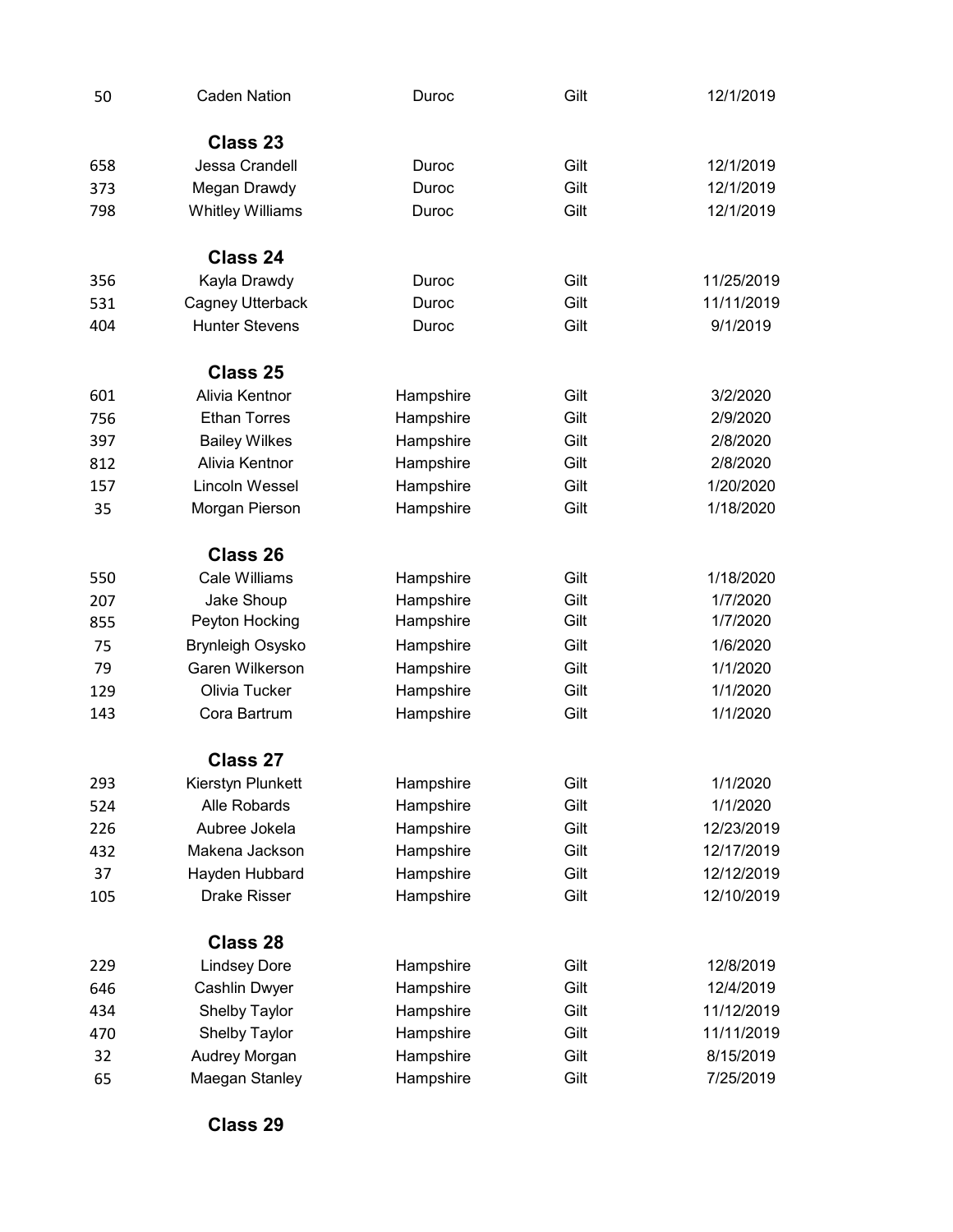| 20  | <b>Avery Rice</b>       | Hereford | Gilt | 1/15/2020  |
|-----|-------------------------|----------|------|------------|
| 421 | Landon Barr             | Hereford | Gilt | 1/15/2020  |
| 445 | <b>Jim Buttles</b>      | Hereford | Gilt | 1/13/2020  |
| 610 | <b>Colton Evinger</b>   | Hereford | Gilt | 1/7/2020   |
| 696 | <b>Lucy Shell</b>       | Hereford | Gilt | 1/7/2020   |
| 828 | Landon Voyles           | Hereford | Gilt | 1/7/2020   |
|     | Class 30                |          |      |            |
| 24  | <b>Mason Thomas</b>     | Hereford | Gilt | 1/5/2020   |
| 16  | Madyson Anderson        | Hereford | Gilt | 1/4/2020   |
| 576 | Kyra Gallop             | Hereford | Gilt | 1/4/2020   |
| 269 | Kian McWherter          | Hereford | Gilt | 1/3/2020   |
| 425 | Elle Ploeger            | Hereford | Gilt | 1/2/2020   |
| 116 | <b>Celsey Clark</b>     | Hereford | Gilt | 1/1/2020   |
|     | <b>Class 31</b>         |          |      |            |
| 156 | Caven Brown             | Hereford | Gilt | 1/1/2020   |
| 267 | Izzy Runge              | Hereford | Gilt | 12/26/2019 |
| 754 | Creighten Werning       | Hereford | Gilt | 12/22/2019 |
| 222 | <b>Lindsey Dore</b>     | Hereford | Gilt | 12/20/2019 |
| 503 | <b>Chandler Lowes</b>   | Hereford | Gilt | 12/12/2019 |
| 459 | <b>Jim Buttles</b>      | Hereford | Gilt | 12/11/2019 |
|     | Class 32                |          |      |            |
| 477 | <b>Brooklee Bussing</b> | Hereford | Gilt | 12/10/2019 |
| 814 | Treanna Lavy            | Hereford | Gilt | 12/8/2019  |
| 204 | Callie Jo Whaley        | Hereford | Gilt | 12/5/2019  |
| 532 | Cadence Ankney          | Hereford | Gilt | 11/1/2019  |
| 665 | Leah Hellmann           | Hereford | Gilt | 9/1/2019   |
|     | Class 33                |          |      |            |
| 103 | Abby Redmon             | Landrace | Gilt | 2/1/2020   |
| 541 | Ella Reese              | Landrace | Gilt | 1/16/2020  |
| 680 | Olivia Baker            | Landrace | Gilt | 1/16/2020  |
| 784 | Olivia Shike            | Landrace | Gilt | 1/15/2020  |
| 707 | Ansley Kozarec          | Landrace | Gilt | 1/13/2020  |
|     | Class 34                |          |      |            |
| 573 | Micah Malcolm           | Landrace | Gilt | 1/9/2020   |
| 295 | <b>Elizabeth Dollar</b> | Landrace | Gilt | 1/3/2020   |
| 452 | Clay Smith              | Landrace | Gilt | 1/2/2020   |
| 77  | Mari Horwath            | Landrace | Gilt | 1/1/2020   |
| 385 | Jayden VanAusdall       | Landrace | Gilt | 12/21/2019 |
|     | Class 35                |          |      |            |
| 55  | <b>Taylor Thomas</b>    | Landrace | Gilt | 12/20/2019 |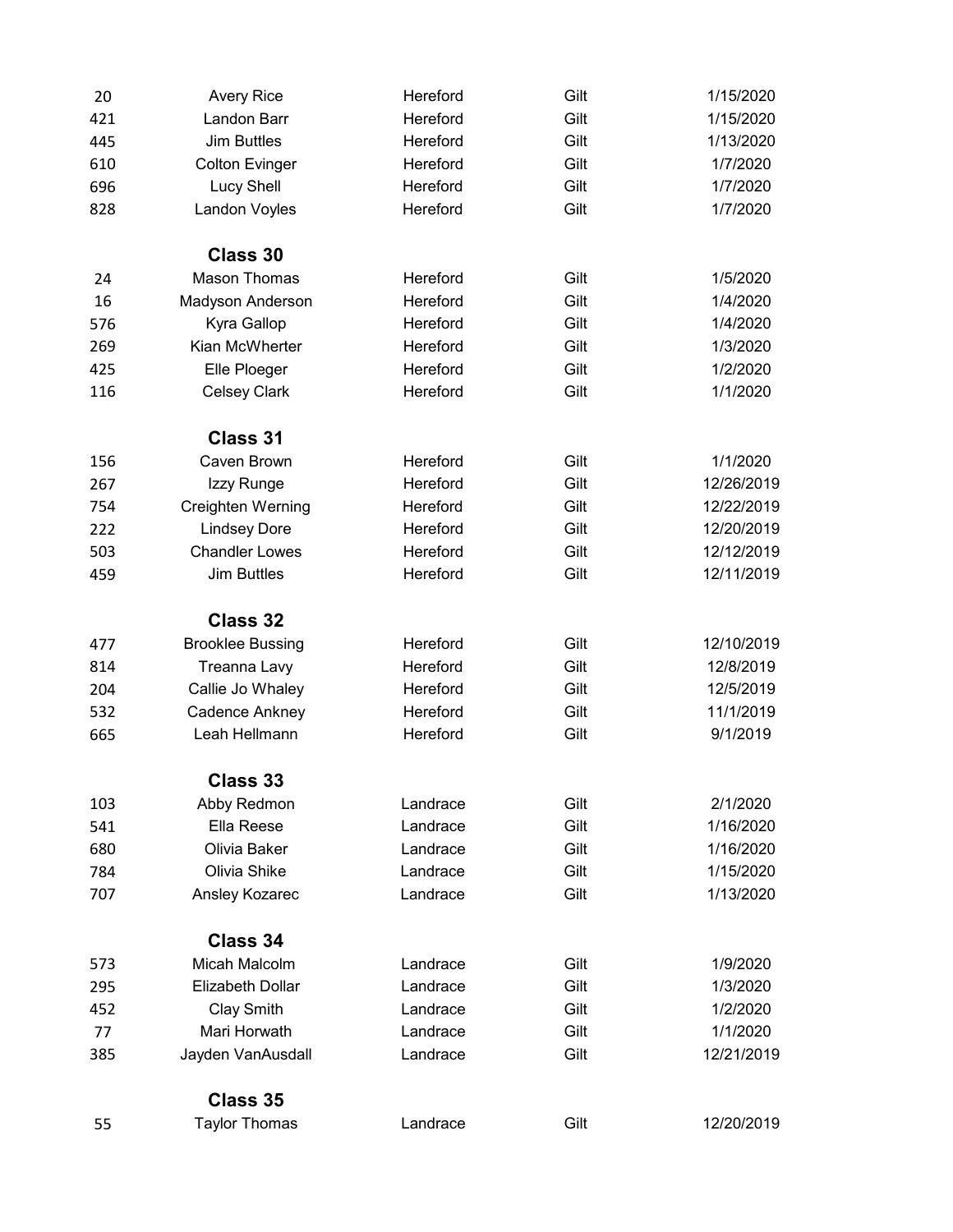| 415  | <b>Austin Thomas</b>     | Landrace | Gilt | 12/20/2019 |
|------|--------------------------|----------|------|------------|
| 318  | <b>Brayden Lancaster</b> | Landrace | Gilt | 12/16/2019 |
| 122  | Cade Sponcil             | Landrace | Gilt | 12/15/2019 |
| 715  | <b>Holly Howard</b>      | Landrace | Gilt | 12/12/2019 |
|      | Class 36                 |          |      |            |
| 627  | Dalton Workman           | Landrace | Gilt | 12/8/2019  |
| 1006 | Kenna Seaburn            | Landrace | Gilt | 12/3/2019  |
| 624  | Payton Hueber            | Landrace | Gilt | 12/2/2019  |
| 587  | Leah Hellmann            | Landrace | Gilt | 9/8/2019   |
|      | Class 37                 |          |      |            |
| 403  | Piper Unger              | Poland   | Gilt | 12/10/2020 |
| 501  | Kasper Friddle           | Poland   | Gilt | 11/18/2020 |
| 508  | Inez Friddle             | Poland   | Gilt | 11/18/2020 |
| 178  | JayJay Boehm             | Poland   | Gilt | 2/4/2020   |
|      | Class 38                 |          |      |            |
| 713  | Kailey Smith             | Poland   | Gilt | 2/4/2020   |
| 438  | Chloe Campbell           | Poland   | Gilt | 1/17/2020  |
| 61   | <b>Tilly Hill</b>        | Poland   | Gilt | 1/10/2020  |
| 231  | <b>Cody Vincent</b>      | Poland   | Gilt | 1/10/2020  |
|      | <b>Class 39</b>          |          |      |            |
| 544  | Makenzee Smith           | Poland   | Gilt | 1/8/2020   |
| 155  | <b>Lillie Wessel</b>     | Poland   | Gilt | 1/6/2020   |
| 298  | <b>Connor Dowler</b>     | Poland   | Gilt | 1/5/2020   |
| 247  | Zach Farnham             | Poland   | Gilt | 1/3/2020   |
|      | Class 40                 |          |      |            |
| 280  | <b>Madison Millett</b>   | Poland   | Gilt | 12/23/2019 |
| 744  | Ella Weisinger           | Poland   | Gilt | 12/10/2019 |
| 189  | Morgan Pierson           | Poland   | Gilt | 12/4/2019  |
|      | Class 41                 |          |      |            |
| 276  | Kian Mcwherter           | Spot     | Gilt | 1/26/2020  |
| 400  | Joseph Guffey            | Spot     | Gilt | 1/24/2020  |
| 647  | Saydie Wyrick            | Spot     | Gilt | 1/21/2020  |
| 1011 | Kate Moser               | Spot     | Gilt | 1/20/2020  |
| 196  | <b>Madison Snider</b>    | Spot     | Gilt | 1/17/2020  |
|      | Class 42                 |          |      |            |
| 668  | <b>Madison Jones</b>     | Spot     | Gilt | 1/15/2020  |
| 672  | <b>Walker VanNess</b>    | Spot     | Gilt | 1/15/2020  |
| 604  | <b>Braden AmRhein</b>    | Spot     | Gilt | 1/13/2020  |
| 453  | <b>Emily Hemphill</b>    | Spot     | Gilt | 1/11/2020  |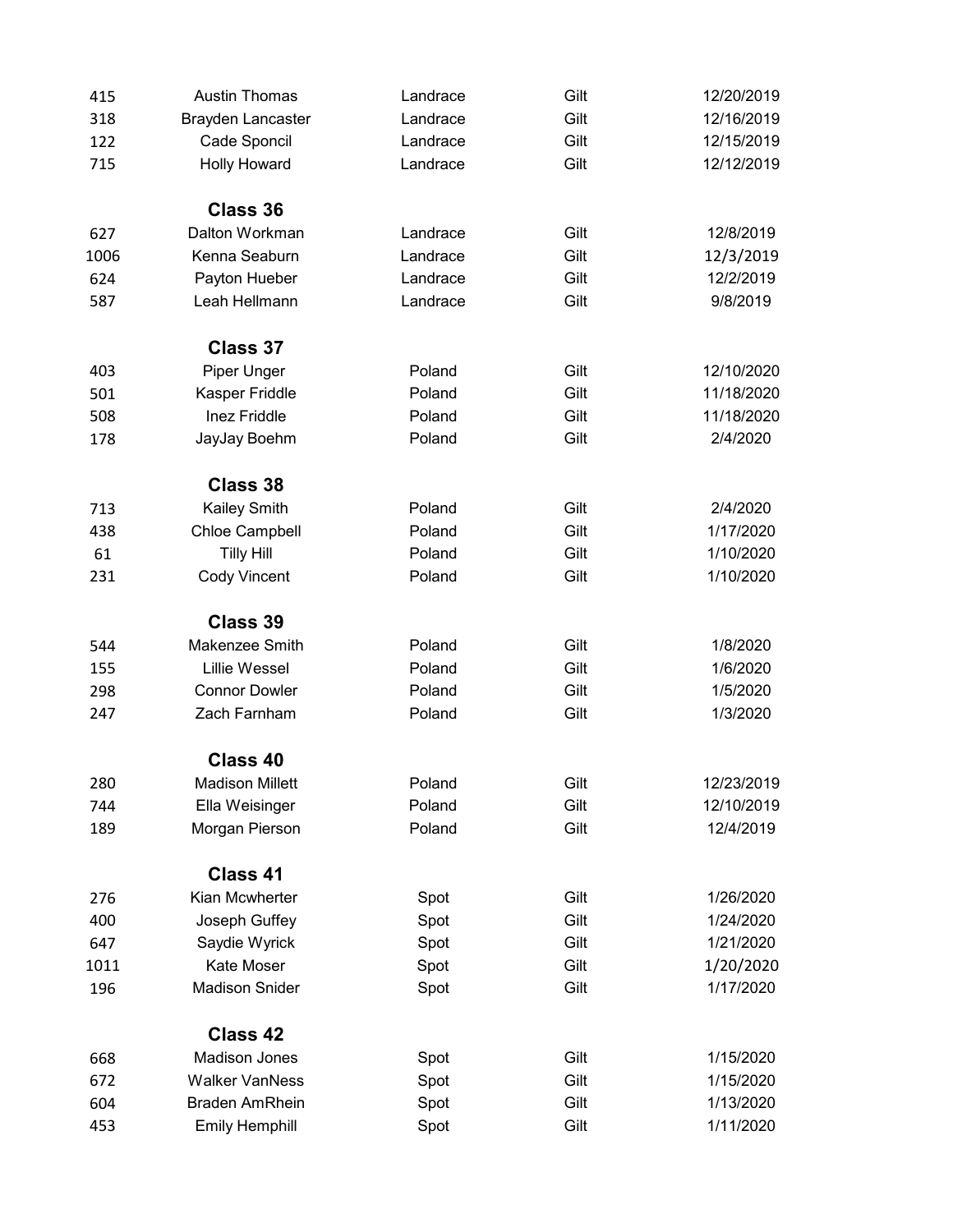| 851 | Lance Clark              | Spot      | Gilt | 1/10/2020  |
|-----|--------------------------|-----------|------|------------|
|     | Class 43                 |           |      |            |
| 533 | <b>Case Williams</b>     | Spot      | Gilt | 1/10/2020  |
| 670 | <b>Hallee Rhoads</b>     | Spot      | Gilt | 1/10/2020  |
| 216 | <b>Kenady Miller</b>     | Spot      | Gilt | 1/2/2020   |
| 271 | Emma Helsinger           | Spot      | Gilt | 1/2/2020   |
| 742 | <b>Holly Howard</b>      | Spot      | Gilt | 12/22/2019 |
|     | Class 44                 |           |      |            |
| 792 | <b>Mason Morris</b>      | Spot      | Gilt | 12/22/2019 |
| 188 | <b>Tessa Criswell</b>    | Spot      | Gilt | 12/18/2019 |
| 822 | Olivia Cassidy           | Spot      | Gilt | 12/10/2019 |
| 797 | <b>Whitley Williams</b>  | Spot      | Gilt | 12/1/2019  |
| 608 | Leah Hellmann            | Spot      | Gilt | 9/6/2019   |
|     | Class 45                 |           |      |            |
| 81  | <b>Merrick Avery</b>     | Tamworth  | Gilt | 2/1/2020   |
| 119 | <b>Cylee Morris</b>      | Tamworth  | Gilt | 1/24/2020  |
| 181 | Eva Beckner              | Tamworth  | Gilt | 1/19/2020  |
|     | Class 46                 |           |      |            |
| 730 | Kace Kozarec             | Tamworth  | Gilt | 1/12/2020  |
| 162 | Nick Aulbach             | Tamworth  | Gilt | 1/7/2020   |
| 616 | Tate S. Coulter          | Tamworth  | Gilt | 1/3/2020   |
|     | Class 47                 |           |      |            |
| 506 | <b>Elly Shell</b>        | Tamworth  | Gilt | 1/2/2020   |
| 595 | Clyde Shaffer IV         | Tamworth  | Gilt | 1/2/2020   |
| 827 | <b>William Voyles</b>    | Tamworth  | Gilt | 1/1/2020   |
|     | Class 48                 |           |      |            |
| 389 | <b>Charles Ploeger</b>   | Tamworth  | Gilt | 12/23/2019 |
| 249 | Easton Roeber            | Tamworth  | Gilt | 12/15/2019 |
| 621 | Tate S. Coulter          | Tamworth  | Gilt | 12/13/2019 |
|     | Class 49                 |           |      |            |
| 97  | Hayden Fowler            | Yorkshire | Gilt | 1/20/2020  |
| 745 | Ansley Kozarec           | Yorkshire | Gilt | 1/16/2020  |
| 430 | Hannah Muhlbeier         | Yorkshire | Gilt | 1/15/2020  |
| 135 | Jacob Misiniec           | Yorkshire | Gilt | 1/10/2020  |
| 46  | <b>Travis Oliver</b>     | Yorkshire | Gilt | 1/9/2020   |
| 316 | <b>Brooklyn Deniston</b> | Yorkshire | Gilt | 1/9/2020   |
|     | Class 50                 |           |      |            |
| 483 | Robby Burkle             | Yorkshire | Gilt | 1/8/2020   |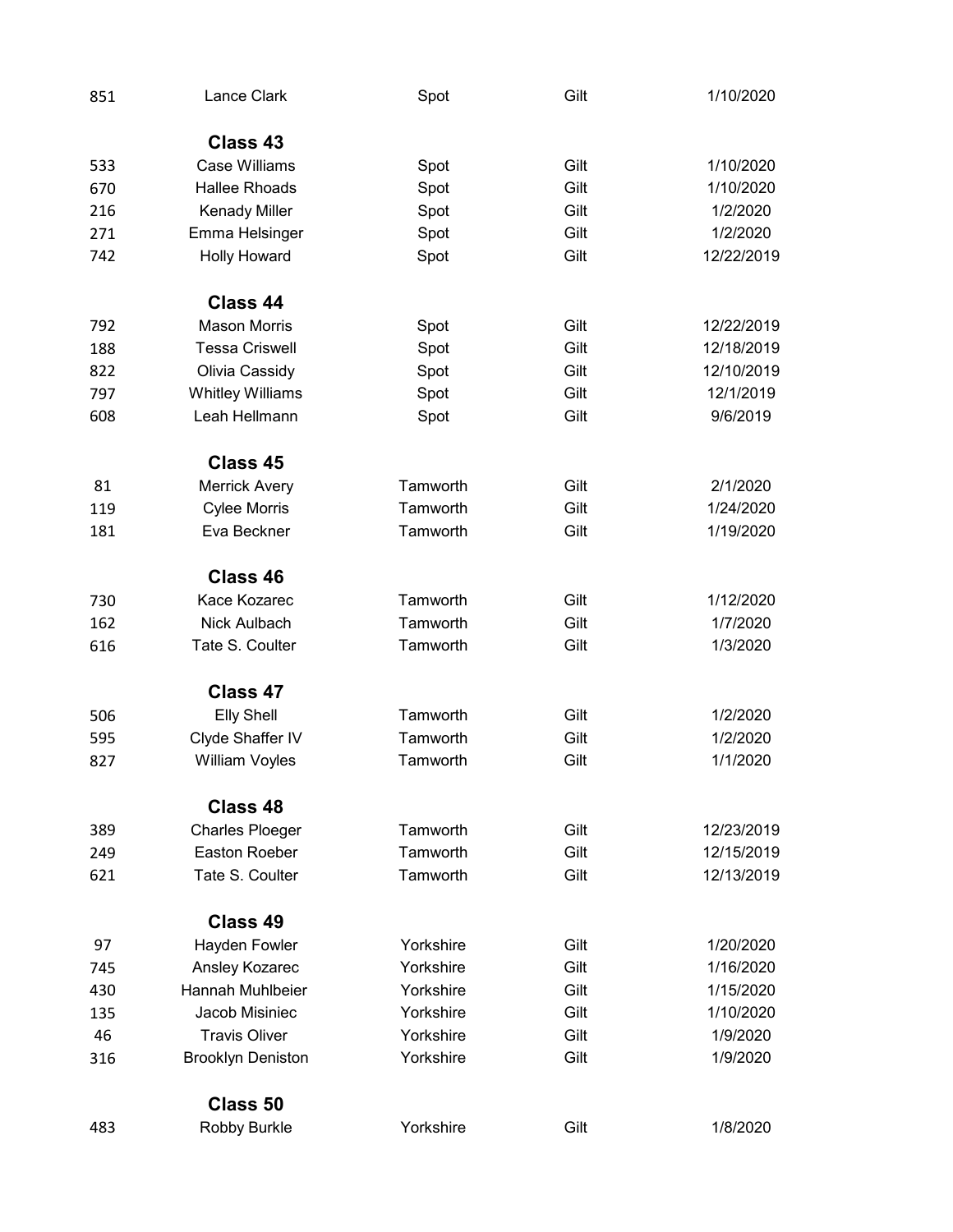| 556  | Micah Malcolm         | Yorkshire | Gilt | 1/7/2020   |
|------|-----------------------|-----------|------|------------|
| 268  | Katie Aubert          | Yorkshire | Gilt | 1/6/2020   |
| 287  | <b>Elliott Cooley</b> | Yorkshire | Gilt | 1/6/2020   |
| 300  | Zach Farnham          | Yorkshire | Gilt | 1/5/2020   |
|      | Class 51              |           |      |            |
| 496  | <b>Case Williams</b>  | Yorkshire | Gilt | 1/5/2020   |
| 362  | <b>Kase Tidd</b>      | Yorkshire | Gilt | 1/4/2020   |
| 661  | <b>Taylor Crouch</b>  | Yorkshire | Gilt | 1/4/2020   |
| 808  | Olivia Cassidy        | Yorkshire | Gilt | 1/4/2020   |
| 141  | Cora Bartrum          | Yorkshire | Gilt | 1/3/2020   |
|      | Class 52              |           |      |            |
| 159  | <b>Lillie Wessel</b>  | Yorkshire | Gilt | 1/3/2020   |
| 215  | Janna Diercks         | Yorkshire | Gilt | 1/2/2020   |
| 40   | <b>Camille Becker</b> | Yorkshire | Gilt | 1/1/2020   |
| 479  | Meghan Garren         | Yorkshire | Gilt | 1/1/2020   |
| 327  | Megan Drawdy          | Yorkshire | Gilt | 12/30/2019 |
|      | Class 53              |           |      |            |
| 324  | Kayla Drawdy          | Yorkshire | Gilt | 12/24/2019 |
| 259  | Madelyn Fearon        | Yorkshire | Gilt | 12/23/2019 |
| 391  | Kylee VanAusdall      | Yorkshire | Gilt | 12/21/2019 |
| 43   | Jayden Yokom          | Yorkshire | Gilt | 12/21/2019 |
| 368  | Klara Leach           | Yorkshire | Gilt | 12/20/2019 |
|      | Class 54              |           |      |            |
| 238  | <b>Lindsey Dore</b>   | Yorkshire | Gilt | 12/19/2019 |
| 1008 | Kenna Seaburn         | Yorkshire | Gilt | 12/17/2019 |
| 23   | Macie Waller          | Yorkshire | Gilt | 12/16/2019 |
| 664  | Hallee Rhoads         | Yorkshire | Gilt | 12/15/2019 |
| 14   | Gage Zenor            | Yorkshire | Gilt | 12/15/2019 |
|      | Class 55              |           |      |            |
| 448  | <b>Dillon Knoll</b>   | Yorkshire | Gilt | 12/15/2019 |
| 515  | <b>Case Williams</b>  | Yorkshire | Gilt | 12/15/2019 |
| 566  | Hunter Logue          | Yorkshire | Gilt | 12/15/2019 |
| 546  | Kristen Rappold       | Yorkshire | Gilt | 12/10/2019 |
| 148  | Deegan Sheldon        | Yorkshire | Gilt | 12/9/2019  |
|      | Class 56              |           |      |            |
| 622  | Joe Stien             | Yorkshire | Gilt | 11/19/2019 |
| 642  | Elin Deckard          | Yorkshire | Gilt | 11/10/2019 |
| 607  | <b>Gavin Sinclair</b> | Yorkshire | Gilt | 11/8/2019  |
| 809  | <b>Matthew Horn</b>   | Yorkshire | Gilt | 11/7/2019  |
| 262  | Aaron Young           | Yorkshire | Gilt | 11/4/2019  |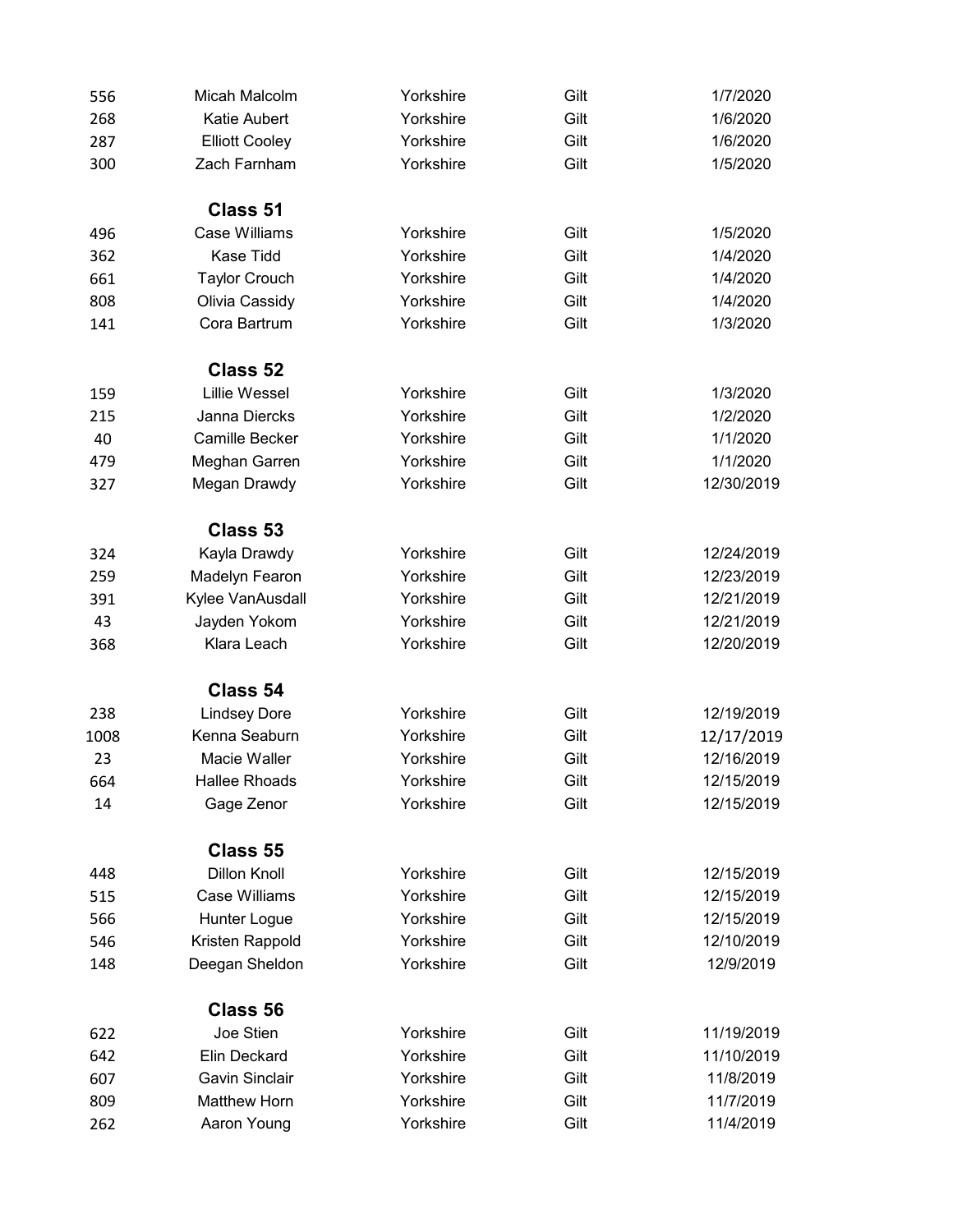|              | Class 57                  |           |      |           |
|--------------|---------------------------|-----------|------|-----------|
| 527          | Cadence Blankenship       | Crossbred | Gilt | 1/29/2020 |
| 25           | Macie Waller              | Crossbred | Gilt | 1/17/2020 |
| 208          | <b>Mallory Snider</b>     | Crossbred | Gilt | 1/24/2020 |
| 700          | Emma Suing                | Crossbred | Gilt | 2/1/2020  |
| 783          | <b>Quentin Mullenhoff</b> | Crossbred | Gilt | 2/1/2020  |
| 819          | Cali Baldwin              | Crossbred | Gilt | 1/22/2020 |
|              | Class 58                  |           |      |           |
| 228          | <b>Ruben Price</b>        | Crossbred | Gilt | 1/17/2020 |
| 679          | Mary Van Ness             | Crossbred | Gilt | 1/5/2020  |
| 26           | <b>Taylor Waller</b>      | Crossbred | Gilt | 1/15/2020 |
| 340          | Alayna Rawlings           | Crossbred | Gilt | 1/1/2020  |
| 87           | Caitlyn Carter            | Crossbred | Gilt | 1/10/2020 |
| 317          | <b>McKenzie Hehs</b>      | Crossbred | Gilt | 1/20/2020 |
| 117          | Kalvin Hrutkay            | Crossbred | Gilt | 1/1/2020  |
|              | Class 59                  |           |      |           |
| 210          | Makenna Snider            | Crossbred | Gilt | 1/16/2020 |
| 277          | Zach Farnham              | Crossbred | Gilt | 1/30/2020 |
| 603          | Erin Hayes                | Crossbred | Gilt | 1/15/2020 |
| 428          | Kaiden Roberts            | Crossbred | Gilt | 1/24/2020 |
| 611          | <b>Lincoln Martin</b>     | Crossbred | Gilt | 1/20/2020 |
| 200          | <b>Kassie McGinnis</b>    | Crossbred | Gilt | 1/16/2020 |
|              | Class 60                  |           |      |           |
| 810          | May Heyerly               | Crossbred | Gilt | 1/3/2020  |
| 49           | <b>Holden Salivar</b>     | Crossbred | Gilt | 1/1/2020  |
| 355          | <b>Mason Stewart</b>      | Crossbred | Gilt | 1/1/2020  |
| 381          | Nolan Wise                | Crossbred | Gilt | 1/21/2020 |
| 657          | <b>Hallee Rhoads</b>      | Crossbred | Gilt | 1/2/2020  |
| 408          | Landon Coryell            | Crossbred | Gilt | 1/1/2020  |
| 203          | Marissa Snider            | Crossbred | Gilt | 1/7/2020  |
|              | Class 61                  |           |      |           |
| 485          | <b>John Banks</b>         | Crossbred | Gilt | 1/7/2020  |
| 683          | Eli Steiner               | Crossbred | Gilt | 1/5/2020  |
| 522          | <b>Lucy Shell</b>         | Crossbred | Gilt | 1/4/2020  |
| 688          | Jessa Crandell            | Crossbred | Gilt | 1/1/2020  |
| $\mathbf{1}$ | Zander Shideler           | Crossbred | Gilt | 1/15/2020 |
| 59           | <b>Colton Svedberg</b>    | Crossbred | Gilt | 1/3/2020  |
| 507          | <b>Lilly Kinard</b>       | Crossbred | Gilt | 1/15/2020 |
|              | Class 62                  |           |      |           |
| 789          | Kobe Ishmiel              | Crossbred | Gilt | 1/25/2020 |
|              |                           |           |      |           |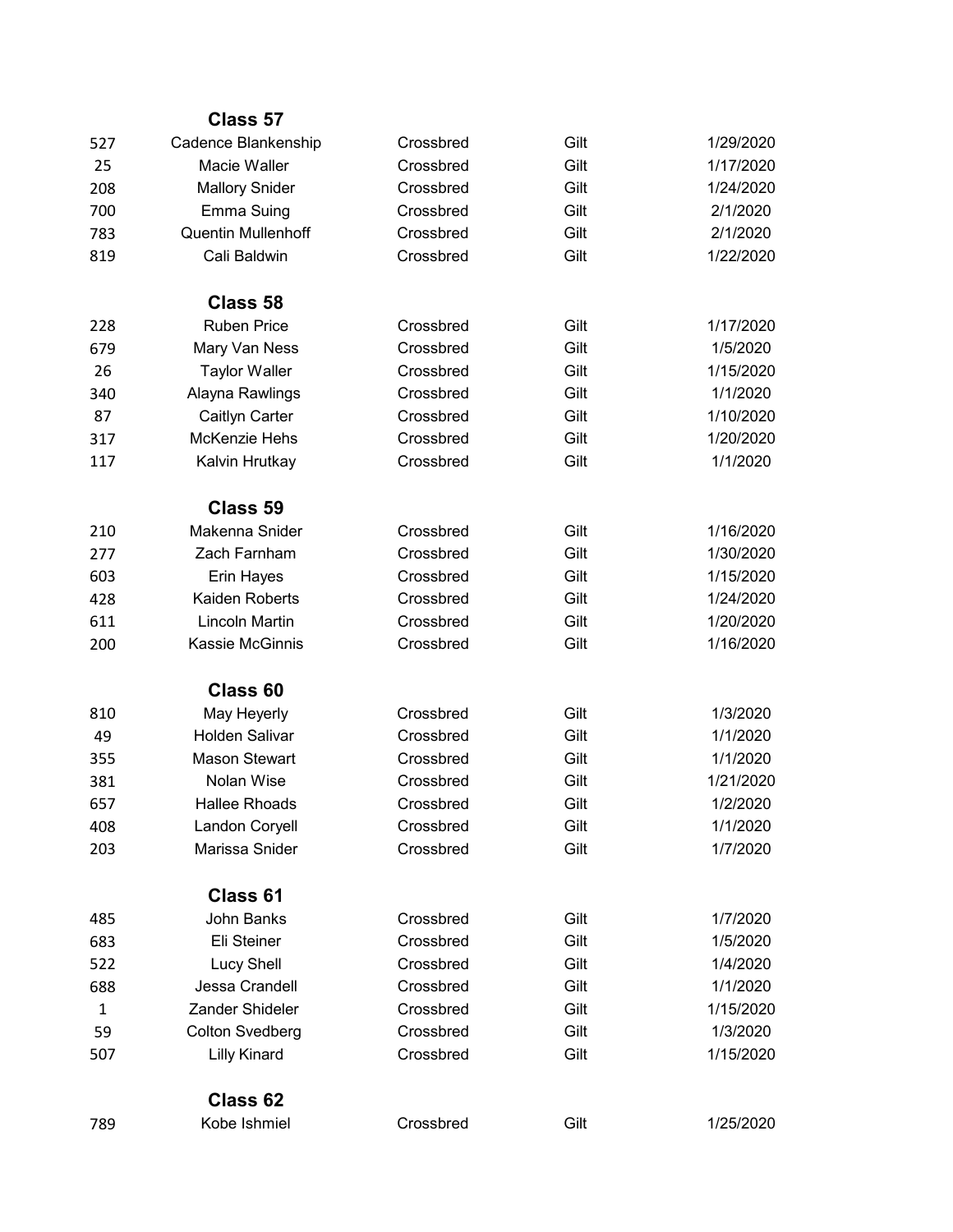| 66   | <b>Brynleigh Osysko</b> | Crossbred | Gilt | 1/6/2020   |
|------|-------------------------|-----------|------|------------|
| 804  | Ryder Lloyd             | Crossbred | Gilt | 2/10/2020  |
| 1005 | Kenna Seaburn           | Crossbred | Gilt | 1/14/2020  |
| 406  | Hannah Muhlbeier        | Crossbred | Gilt | 1/10/2020  |
| 639  | Leia Emenhiser          | Crossbred | Gilt | 1/10/2020  |
|      | Class 63                |           |      |            |
| 692  | <b>Grace Harkrader</b>  | Crossbred | Gilt | 1/3/2020   |
| 494  | <b>Lilly Underberg</b>  | Crossbred | Gilt | 1/1/2020   |
| 676  | Kennah Kerns            | Crossbred | Gilt | 1/12/2020  |
| 417  | <b>Lindsey Dore</b>     | Crossbred | Gilt | 1/10/2020  |
| 255  | Kade Goedeken           | Crossbred | Gilt | 1/4/2020   |
| 54   | <b>Tilly Hill</b>       | Crossbred | Gilt | 1/8/2020   |
| 109  | <b>Gracie Greene</b>    | Crossbred | Gilt | 1/4/2020   |
|      | Class 64                |           |      |            |
| 182  | <b>Hannah Patterson</b> | Crossbred | Gilt | 1/9/2020   |
| 427  | Eryn Vaughan            | Crossbred | Gilt | 1/2/2020   |
| 588  | Lexi McWilliam          | Crossbred | Gilt | 1/1/2020   |
| 243  | Skylar Thompson         | Crossbred | Gilt | 12/24/2019 |
| 180  | Lucas Spence            | Crossbred | Gilt | 1/10/2020  |
| 275  | Zach Farnham            | Crossbred | Gilt | 1/1/2020   |
|      | Class 65                |           |      |            |
| 36   | Patrick George          | Crossbred | Gilt | 12/22/2019 |
| 794  | Ross Illingworth        | Crossbred | Gilt | 12/15/2019 |
| 73   | <b>Mason Forkner</b>    | Crossbred | Gilt | 1/6/2020   |
| 813  | <b>Madison Huntsman</b> | Crossbred | Gilt | 1/4/2020   |
| 846  | Haley Harmeson          | Crossbred | Gilt | 1/4/2020   |
| 593  | Clara Kowalski          | Crossbred | Gilt | 1/13/2020  |
|      | Class 66                |           |      |            |
| 184  | <b>Brice Patrick</b>    | Crossbred | Gilt | 1/1/2020   |
| 633  | Sydney Lowdermilk       | Crossbred | Gilt | 1/1/2020   |
| 775  | <b>Turner Longacre</b>  | Crossbred | Gilt | 12/20/2019 |
| 322  | <b>Corey Cress</b>      | Crossbred | Gilt | 1/12/2020  |
| 236  | Makena Clevenger        | Crossbred | Gilt | 12/17/2019 |
| 333  | Hope Barker             | Crossbred | Gilt | 1/10/2020  |
| 394  | Klara Leach             | Crossbred | Gilt | 1/2/2020   |
|      | Class 67                |           |      |            |
| 264  | <b>Brooklyn Decker</b>  | Crossbred | Gilt | 12/31/2019 |
|      |                         |           |      |            |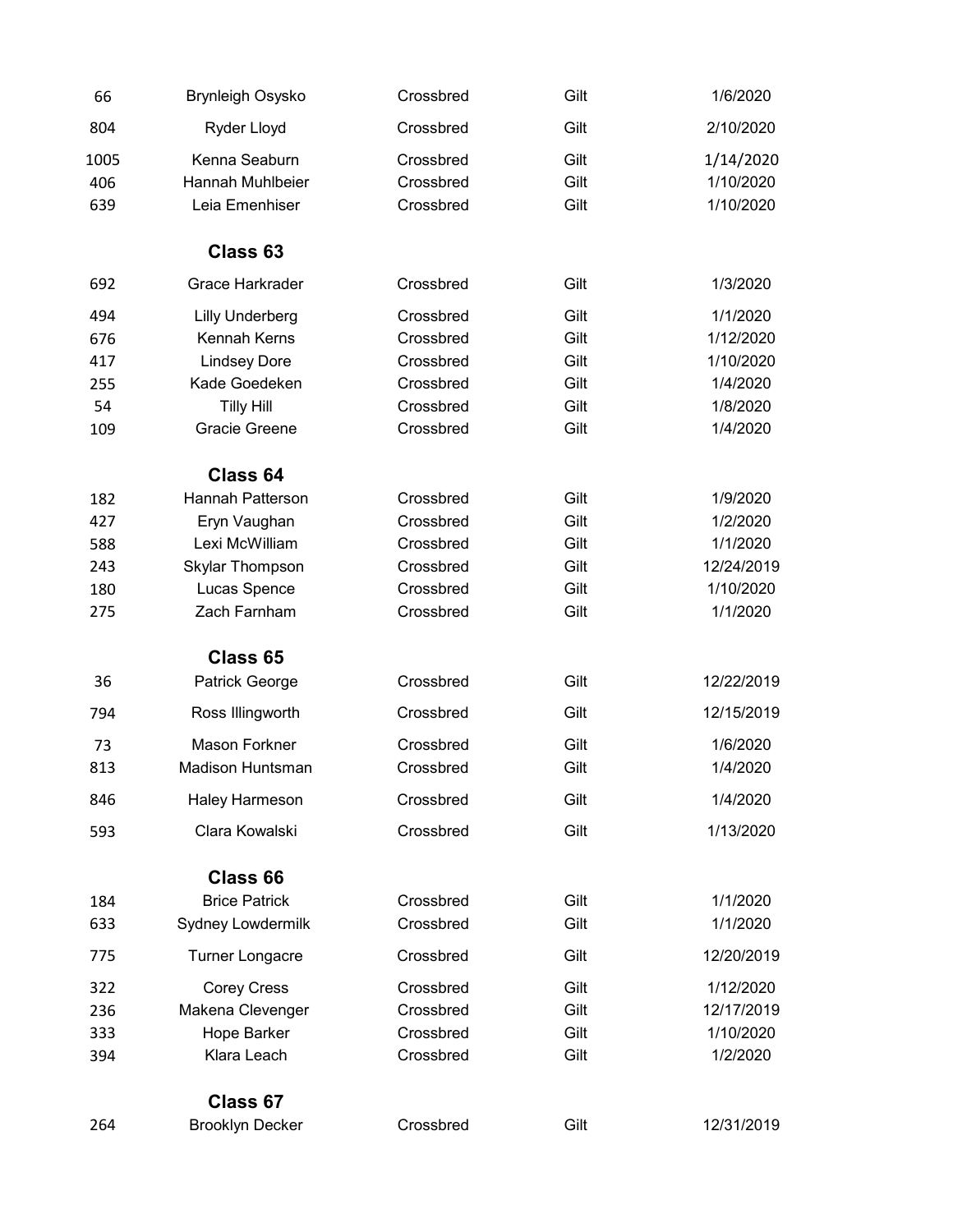| 592 | Lincoln Martin          | Crossbred | Gilt | 1/15/2020  |
|-----|-------------------------|-----------|------|------------|
| 423 | Kaylyn Joyce            | Crossbred | Gilt | 1/8/2020   |
| 227 | <b>Kason Plunkett</b>   | Crossbred | Gilt | 1/1/2020   |
| 681 | <b>Riley Phillips</b>   | Crossbred | Gilt | 1/1/2020   |
| 240 | Sadie Veino             | Crossbred | Gilt | 12/20/2019 |
|     | Class 68                |           |      |            |
| 239 | Sadie Veino             | Crossbred | Gilt | 1/1/2020   |
| 89  | <b>Cinch Earnhart</b>   | Crossbred | Gilt | 1/5/2020   |
| 379 | <b>Jack Michl</b>       | Crossbred | Gilt | 1/10/2020  |
| 349 | Cyerra Lackey           | Crossbred | Gilt | 1/10/2020  |
| 286 | Jace Redden             | Crossbred | Gilt | 1/8/2020   |
| 782 | Kellen Lawson           | Crossbred | Gilt | 1/5/2020   |
|     | Class 69                |           |      |            |
| 615 | <b>Ellie Kowalski</b>   | Crossbred | Gilt | 1/4/2020   |
| 186 | <b>Brice Patrick</b>    | Crossbred | Gilt | 1/1/2020   |
| 442 | <b>Dillon Knoll</b>     | Crossbred | Gilt | 1/1/2020   |
| 596 | Lexi McWilliam          | Crossbred | Gilt | 1/1/2020   |
| 686 | <b>Clayton Kelley</b>   | Crossbred | Gilt | 12/18/2019 |
| 781 | <b>Travis Estremado</b> | Crossbred | Gilt | 12/15/2019 |
| 149 | <b>Drake Masters</b>    | Crossbred | Gilt | 1/1/2020   |
|     | Class 70                |           |      |            |
| 429 | Kase Tidd               | Crossbred | Gilt | 1/15/2020  |
| 167 | <b>Madison Weldy</b>    | Crossbred | Gilt | 1/10/2020  |
| 232 | Silas Flanary           | Crossbred | Gilt | 1/1/2020   |
| 447 | Makena Jackson          | Crossbred | Gilt | 1/1/2020   |
| 620 | Emma Suing              | Crossbred | Gilt | 1/1/2020   |
| 801 | Olivia Cassidy          | Crossbred | Gilt | 12/20/2019 |
|     | Class 71                |           |      |            |
| 643 | Emma Suing              | Crossbred | Gilt | 12/11/2019 |
| 793 | <b>Travis Estremado</b> | Crossbred | Gilt | 12/10/2019 |
| 487 | Hannah Bell             | Crossbred | Gilt | 1/15/2020  |
| 112 | Laynie Greene           | Crossbred | Gilt | 1/1/2020   |
| 380 | <b>Bailey Taylor</b>    | Crossbred | Gilt | 1/1/2020   |
| 818 | Cali Baldwin            | Crossbred | Gilt | 1/1/2020   |
|     | Class 72                |           |      |            |
| 632 | Adalynn Achtermann      | Crossbred | Gilt | 12/17/2019 |
| 799 | Zephry Landoll          | Crossbred | Gilt | 1/1/2020   |
| 574 | Makenah Rohr            | Crossbred | Gilt | 12/12/2019 |
| 70  | Maggie Mosley           | Crossbred | Gilt | 11/18/2019 |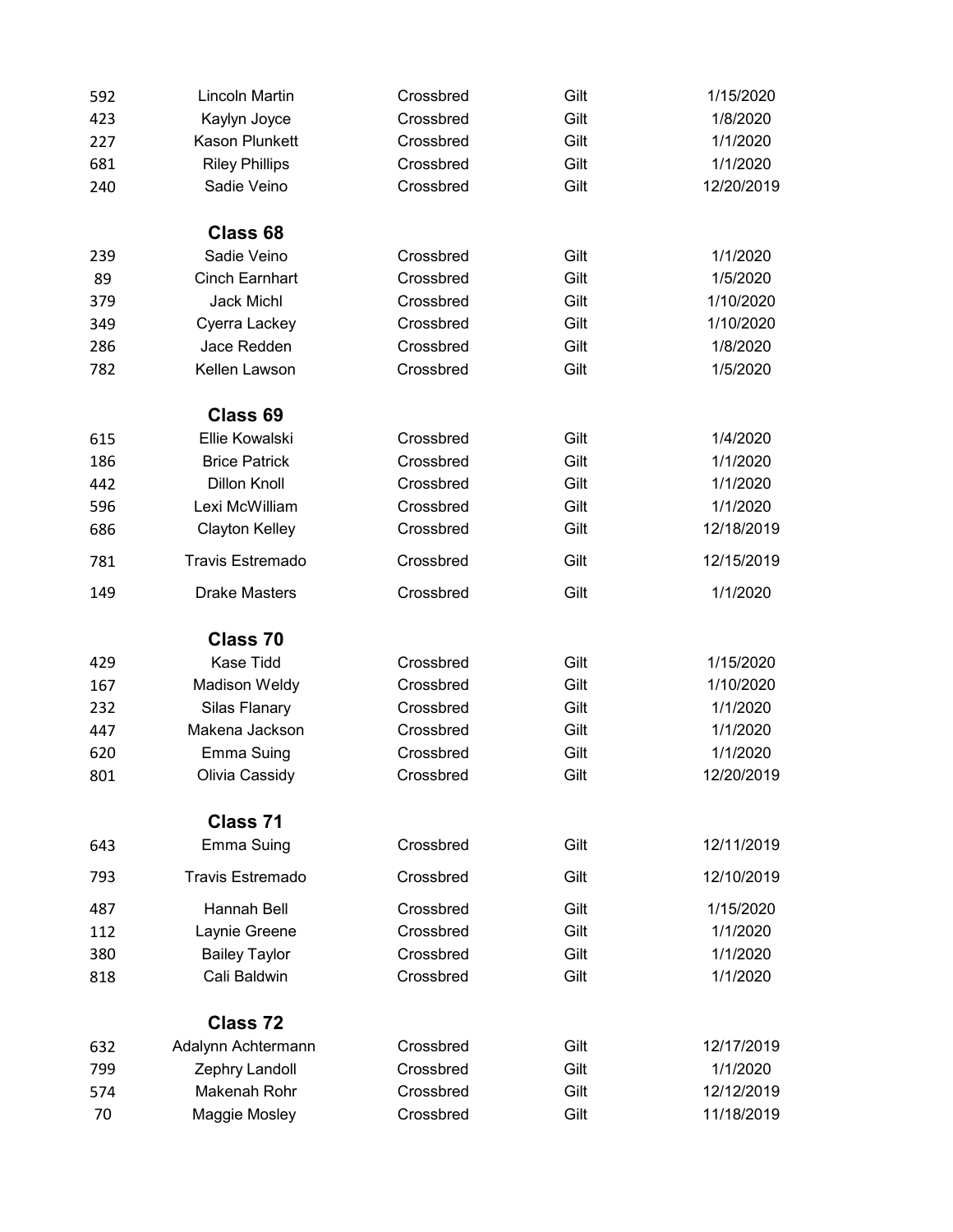| 383 | Kamryn VanAusdall           | Crossbred | Gilt | 12/28/2019 |
|-----|-----------------------------|-----------|------|------------|
| 91  | <b>Cinch Earnhart</b>       | Crossbred | Gilt | 12/25/2019 |
|     |                             |           |      |            |
|     | Class 73                    |           |      |            |
| 709 | Colby Wyrick                | Crossbred | Gilt | 1/4/2020   |
| 351 | Kalvin Hrutkay              | Crossbred | Gilt | 12/20/2019 |
| 145 | Caleb Sloup                 | Crossbred | Gilt | 1/3/2020   |
| 376 | <b>Braden AmRhein</b>       | Crossbred | Gilt | 1/1/2020   |
| 469 | Trey Branneman              | Crossbred | Gilt | 1/4/2020   |
| 45  | Kristen Kemp                | Crossbred | Gilt | 12/15/2019 |
|     | Class 74                    |           |      |            |
| 766 | Shia Williams               | Crossbred | Gilt | 7/5/2019   |
| 92  | Donnie Neese                | Crossbred | Gilt | 12/27/2019 |
| 678 | Braden Illingworth          | Crossbred | Gilt | 12/15/2019 |
| 95  | <b>Pheiffer Rosenberger</b> | Crossbred | Gilt | 11/25/2019 |
| 840 | <b>Landen Russell</b>       | Crossbred | Gilt | 12/5/2019  |
| 628 | Jayden Emenhiser            | Crossbred | Gilt | 1/1/2020   |
| 21  | Lauren Cochenour            | Crossbred | Gilt | 12/7/2019  |
|     |                             |           |      |            |
|     | Class 75                    |           |      |            |
| 313 | <b>Handley Everman</b>      | Crossbred | Gilt | 1/1/2020   |
| 558 | Alexa Graham                | Crossbred | Gilt | 12/22/2019 |
| 591 | Clara Kowalski              | Crossbred | Gilt | 12/10/2019 |
| 108 | Gracie Greene               | Crossbred | Gilt | 1/1/2020   |
| 48  | Kristen Kemp                | Crossbred | Gilt | 12/15/2019 |
| 581 | <b>Travis Durst</b>         | Crossbred | Gilt | 1/15/2020  |
| 710 | <b>Travis Harkrader</b>     | Crossbred | Gilt | 12/24/2019 |
|     | Class 76                    |           |      |            |
| 589 | Katie Howell                | Crossbred | Gilt | 12/17/2019 |
| 248 | <b>Lindsey Dore</b>         | Crossbred | Gilt | 12/12/2019 |
| 292 | Cade Storey                 | Crossbred | Gilt | 12/5/2019  |
| 572 | Alison Mehmen               | Crossbred | Gilt | 12/3/2019  |
| 473 | Robby Burkle                | Crossbred | Gilt | 1/1/2020   |
| 697 | <b>Taylor Crouch</b>        | Crossbred | Gilt | 1/1/2020   |
|     |                             |           |      |            |
|     | Class 77                    |           |      |            |
| 711 | Sophie Stallcop             | Crossbred | Gilt | 1/1/2020   |
| 740 | Kobe Ishmiel                | Crossbred | Gilt | 1/1/2020   |
| 565 | <b>Brody Everhart</b>       | Crossbred | Gilt | 1/1/2020   |
| 521 | Delaney Sheridan            | Crossbred | Gilt | 11/20/2019 |
| 244 | Jacob Mundt                 | Crossbred | Gilt | 12/15/2019 |
| 99  | Jimmie Neese                | Crossbred | Gilt | 12/15/2019 |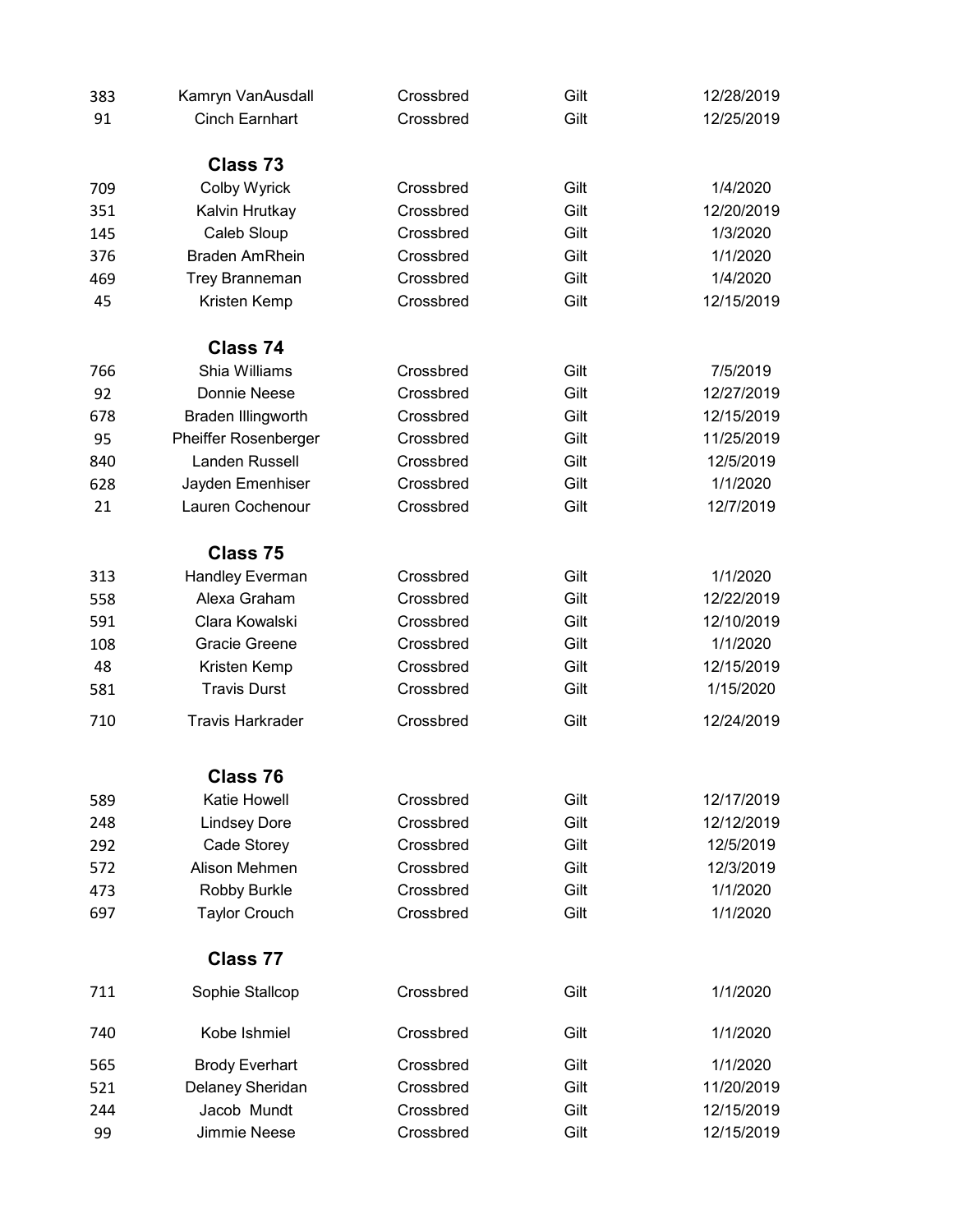| 559 | Jenna Montle            | Crossbred | Gilt | 12/5/2019  |
|-----|-------------------------|-----------|------|------------|
|     | Class 78                |           |      |            |
| 761 | <b>Mason Morris</b>     | Crossbred | Gilt | 12/3/2019  |
| 102 | Parker Simon            | Crossbred | Gilt | 10/25/2019 |
| 743 | <b>Cooper Dougherty</b> | Crossbred | Gilt | 10/1/2019  |
| 795 | <b>Whitley Williams</b> | Crossbred | Gilt | 12/1/2019  |
| 791 | Kamden Hutton           | Crossbred | Gilt | 11/23/2019 |
| 281 | <b>Cody Martinez</b>    | Crossbred | Gilt | 12/3/2019  |
|     | Class 79                |           |      |            |
| 489 | Meghan Garren           | Crossbred | Gilt | 11/21/2019 |
| 500 | Landon O'Donnell        | Crossbred | Gilt | 12/5/2019  |
| 101 | Parker Simon            | Crossbred | Gilt | 10/27/2019 |
| 57  | <b>Luke Kinard</b>      | Crossbred | Gilt | 12/10/2019 |
| 234 | Dalton Workman          | Crossbred | Gilt | 12/5/2019  |
| 762 | Katelin Bean            | Crossbred | Gilt | 11/26/2019 |
|     | Class 80                |           |      |            |
| 282 | Kendall Key             | Crossbred | Gilt | 1/4/2020   |
| 609 | Ellie Kowalski          | Crossbred | Gilt | 11/23/2019 |
| 602 | Ellie Kowalski          | Crossbred | Gilt | 11/26/2019 |
| 583 | <b>Gus Frasch</b>       | Crossbred | Gilt | 12/1/2019  |
| 305 | <b>Braden AmRhein</b>   | Crossbred | Gilt | 1/1/2020   |
| 529 | Dylan Thompson          | Crossbred | Gilt | 12/10/2019 |
| 62  | Amanda Carter           | Crossbred | Gilt | 10/27/2019 |
|     | <b>Class 81</b>         |           |      |            |
| 617 | <b>Brady Petree</b>     | Crossbred | Gilt | 11/15/2019 |
| 807 | Ryder Lloyd             | Crossbred | Gilt | 11/4/2019  |
| 72  | Mari Horwath            | Crossbred | Gilt | 10/27/2019 |
| 78  | Caitlyn Carter          | Crossbred | Gilt | 10/27/2019 |
| 474 | <b>Ret Turner</b>       | Crossbred | Gilt | 1/1/2020   |
| 733 | Taryn Hoppa             | Crossbred | Gilt | 11/20/2019 |
|     | Class 82                |           |      |            |
| 82  | Allison Galindo         | Crossbred | Gilt | 12/1/2019  |
| 133 | <b>Brooklyn Moore</b>   | Crossbred | Gilt | 12/1/2019  |
| 505 | <b>Riley Clinard</b>    | Crossbred | Gilt | 11/12/2019 |
| 266 | <b>Ethan Young</b>      | Crossbred | Gilt | 12/1/2019  |
|     |                         |           |      |            |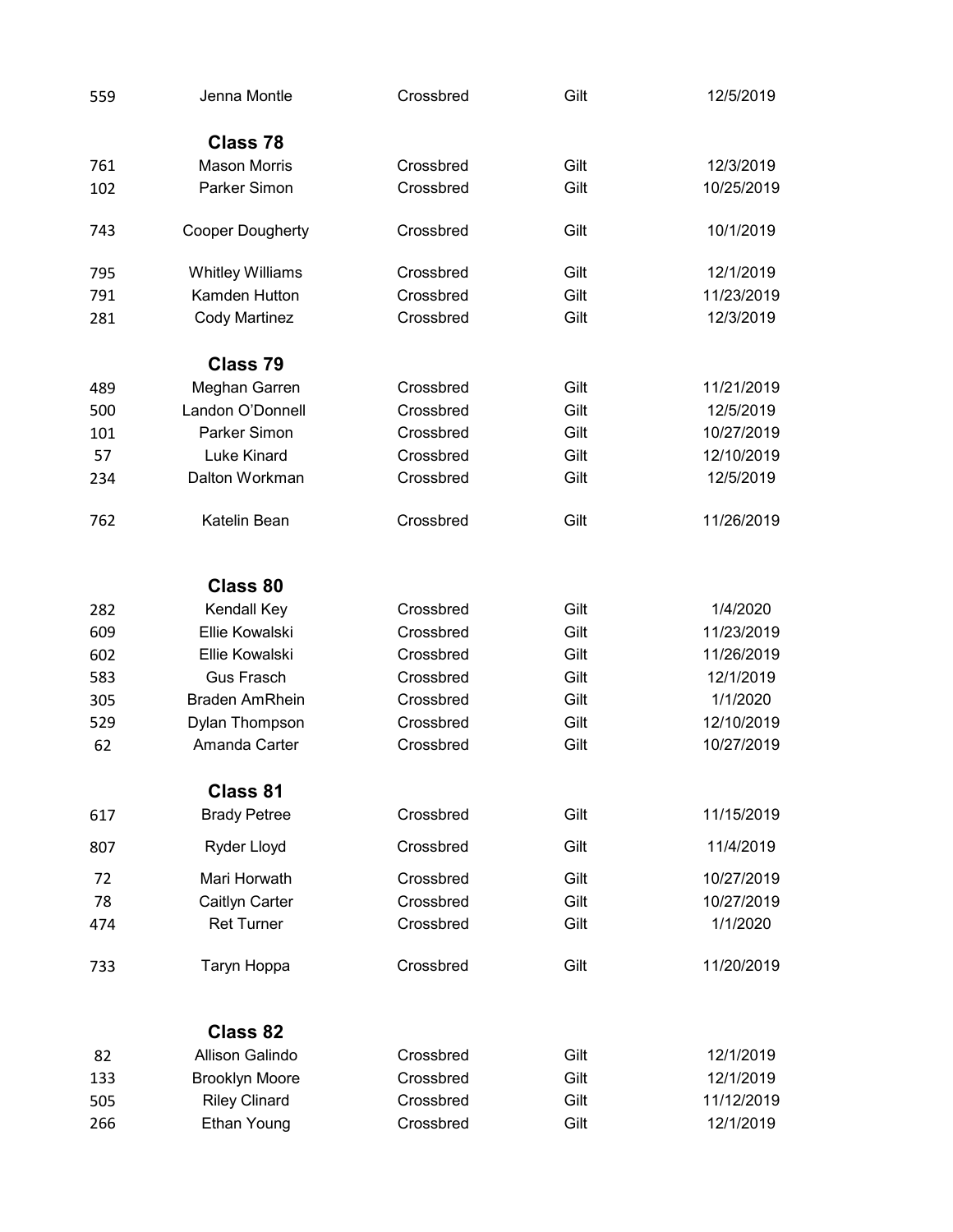| 825  | Kaleigh Byram               | Crossbred | Gilt | 1/1/2020   |
|------|-----------------------------|-----------|------|------------|
| 771  | Tai Hawkins                 | Crossbred | Gilt | 10/30/2019 |
|      | Class 83                    |           |      |            |
| 69   | Mari Horwath                | Crossbred | Gilt | 10/24/2019 |
| 787  | Jurnee Mullenhoff           | Crossbred | Gilt | 11/10/2019 |
| 491  | <b>Lilly Kinard</b>         | Crossbred | Gilt | 11/10/2019 |
| 687  | Grace Harkrader             | Crossbred | Gilt | 10/9/2019  |
| 343  | <b>Baylee Sliger</b>        | Crossbred | Gilt | 12/1/2019  |
| 144  | <b>Shelby Freudensprung</b> | Crossbred | Gilt | 10/4/2019  |
| 93   | Jarrod Rehm                 | Crossbred | Gilt | 9/29/2019  |
|      | Class 84                    |           |      |            |
| 618  | Josh Col                    | Crossbred | Gilt | 12/1/2019  |
| 115  | <b>Drake Hall</b>           | Crossbred | Gilt | 10/21/2019 |
| 12   | <b>Hollie Keil</b>          | Crossbred | Gilt | 9/17/2019  |
| 482  | Makayla Williams            | Crossbred | Gilt | 11/1/2019  |
| 567  | Lance Fagin                 | Crossbred | Gilt | 11/1/2019  |
| 530  | Cagney Utterback            | Crossbred | Gilt | 1/1/2020   |
|      | Class 85                    |           |      |            |
| 150  | <b>Shelby Freudensprung</b> | Crossbred | Gilt | 9/13/2019  |
| 630  | Sami Col                    | Crossbred | Gilt | 12/1/2019  |
| 33   | Katelynn Arnold             | Crossbred | Gilt | 11/5/2019  |
| 42   | <b>Tinley Gibson</b>        | Crossbred | Gilt | 10/18/2019 |
| 71   | <b>Brooke Lee</b>           | Crossbred | Gilt | 8/24/2019  |
| 510  | Delaney Sheridan            | Crossbred | Gilt | 8/12/2019  |
|      | Class 86                    |           |      |            |
| 412  | <b>Baylor Hall</b>          | Crossbred | Gilt | 10/21/2019 |
| 60   | Maggie Mosley               | Crossbred | Gilt | 9/15/2019  |
| 6    | Ryder Lloyd                 | Crossbred | Gilt | 10/20/2019 |
| 418  | Hannah Muhlbeier            | Crossbred | Gilt | 10/15/2019 |
| 842  | Kelly Lloyd                 | Crossbred | Gilt | 9/12/2019  |
| 776  | <b>Cooper Dougherty</b>     | Crossbred | Gilt | 9/28/2019  |
|      | Class 87                    |           |      |            |
| 330  | <b>Madison Gates</b>        | Crossbred | Gilt | 9/1/2019   |
| 329  | <b>Taylor Gates</b>         | Crossbred | Gilt | 8/5/2019   |
| 314  | Brayden Lancaster           | Crossbred | Gilt | 10/1/2019  |
| 478  | Carolyne Turner             | Crossbred | Gilt | 11/1/2019  |
| 1009 | Kenna Seaburn               | Crossbred | Gilt | 10/29/2019 |
|      |                             |           |      |            |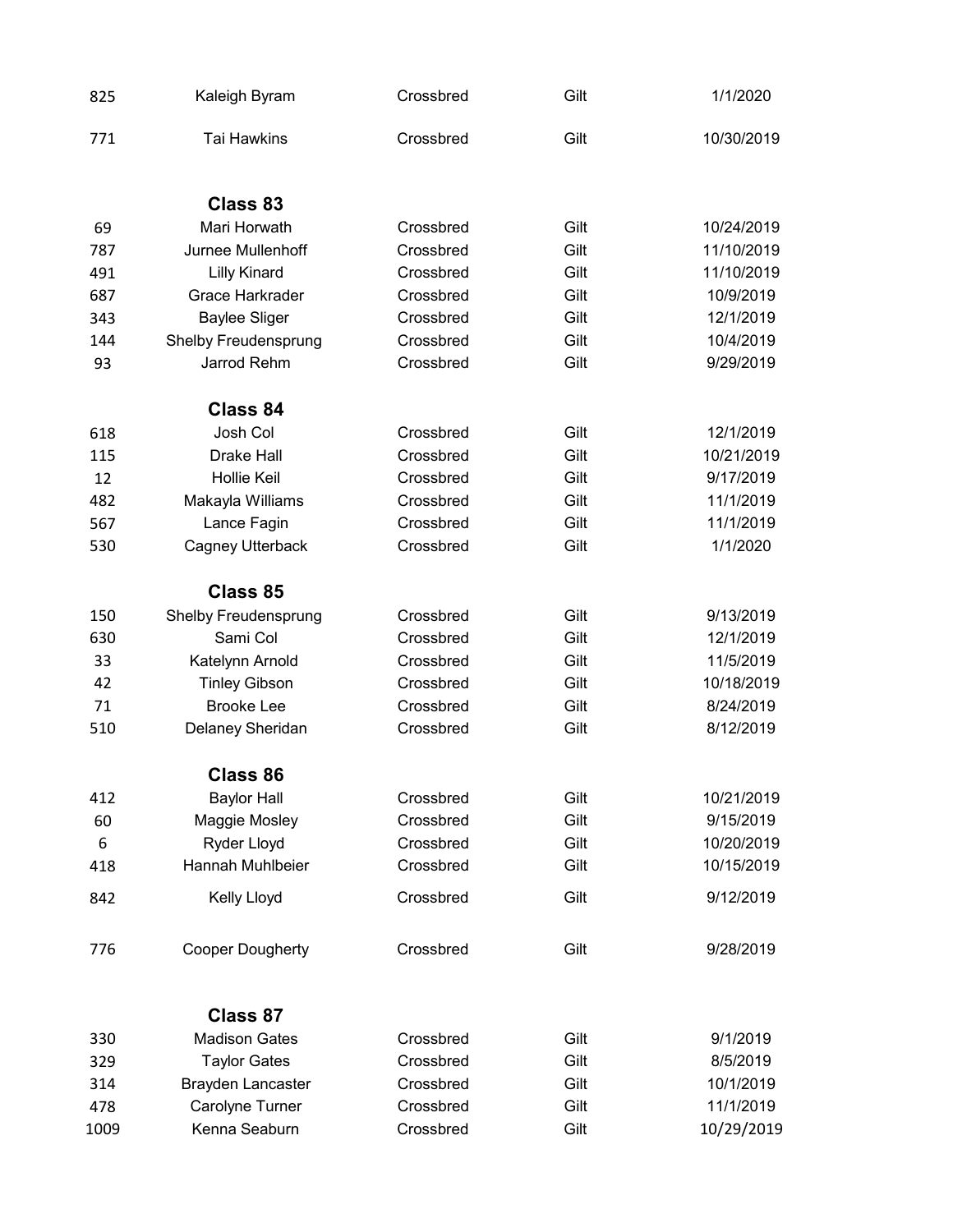| 328 | <b>Taylor Gates</b>        | Crossbred | Gilt | 11/5/2019  |
|-----|----------------------------|-----------|------|------------|
|     | Class 88                   |           |      |            |
| 555 | Ashyln Kneib               | Crossbred | Gilt | 7/1/2019   |
| 308 | <b>Lindsay Cooperrider</b> | Crossbred | Gilt | 10/1/2019  |
| 512 | <b>Chandler Lowes</b>      | Crossbred | Gilt | 12/1/2019  |
| 331 | megan drawdy               | Crossbred | Gilt | 10/15/2019 |
| 698 | <b>Kailey Smith</b>        | Crossbred | Gilt | 11/2/2019  |
| 374 | Klara Leaxh                | Crossbred | Gilt | 9/4/2019   |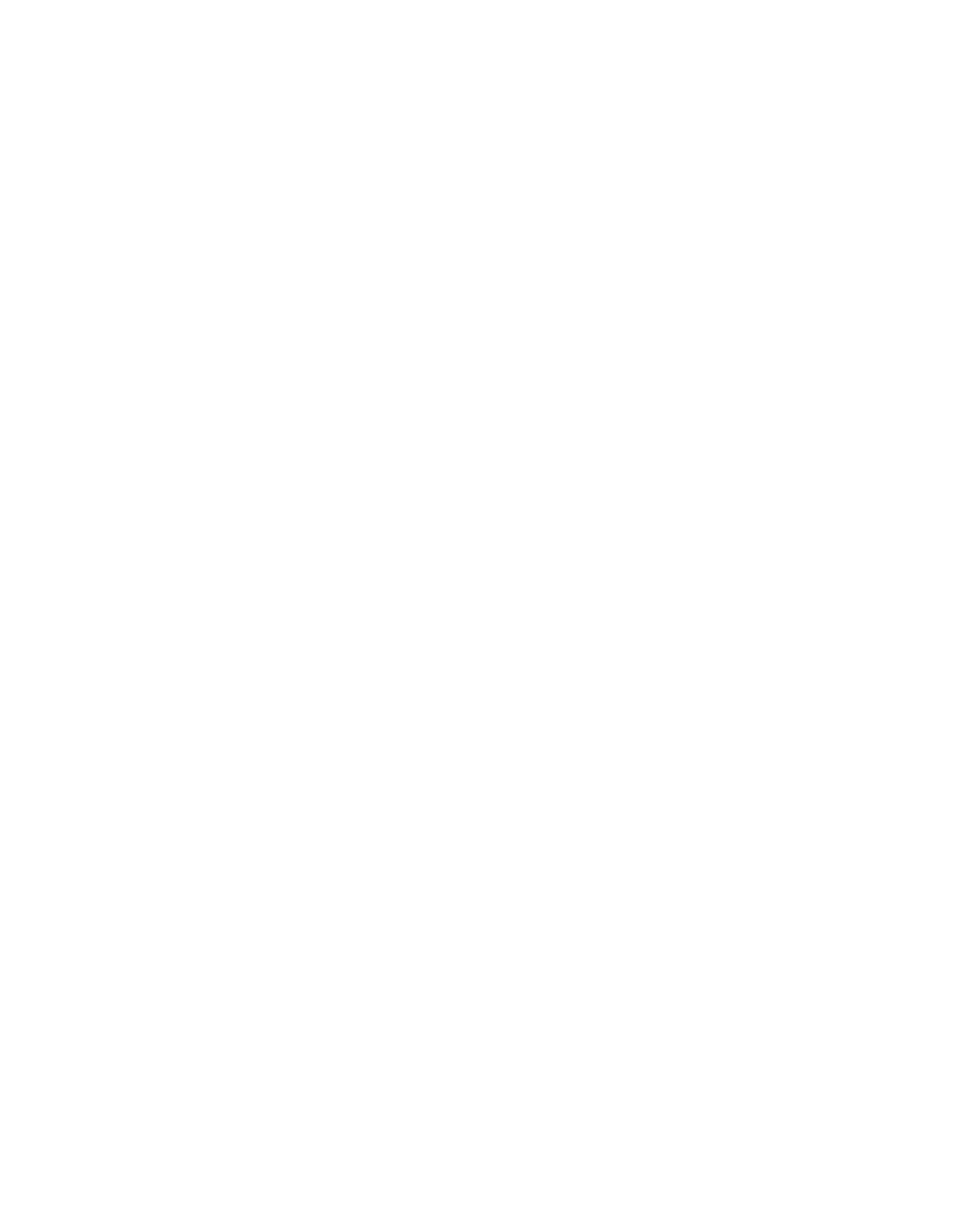**Showrite** Moormans Lindner Moorman Lindner Lindner

Show Rite Sunglo Moormans Sunglo MoorMan's Lindner Linder

Lindner Jnglo/Lindner Umbarger ShowRite Linder MFA Ringleader

> Sunglo Lindners Lindner Sunglo Lindner Lindner Lindner

Lindner Sunglo Linder Linders Moormans Lindner Umbarger

Sunglo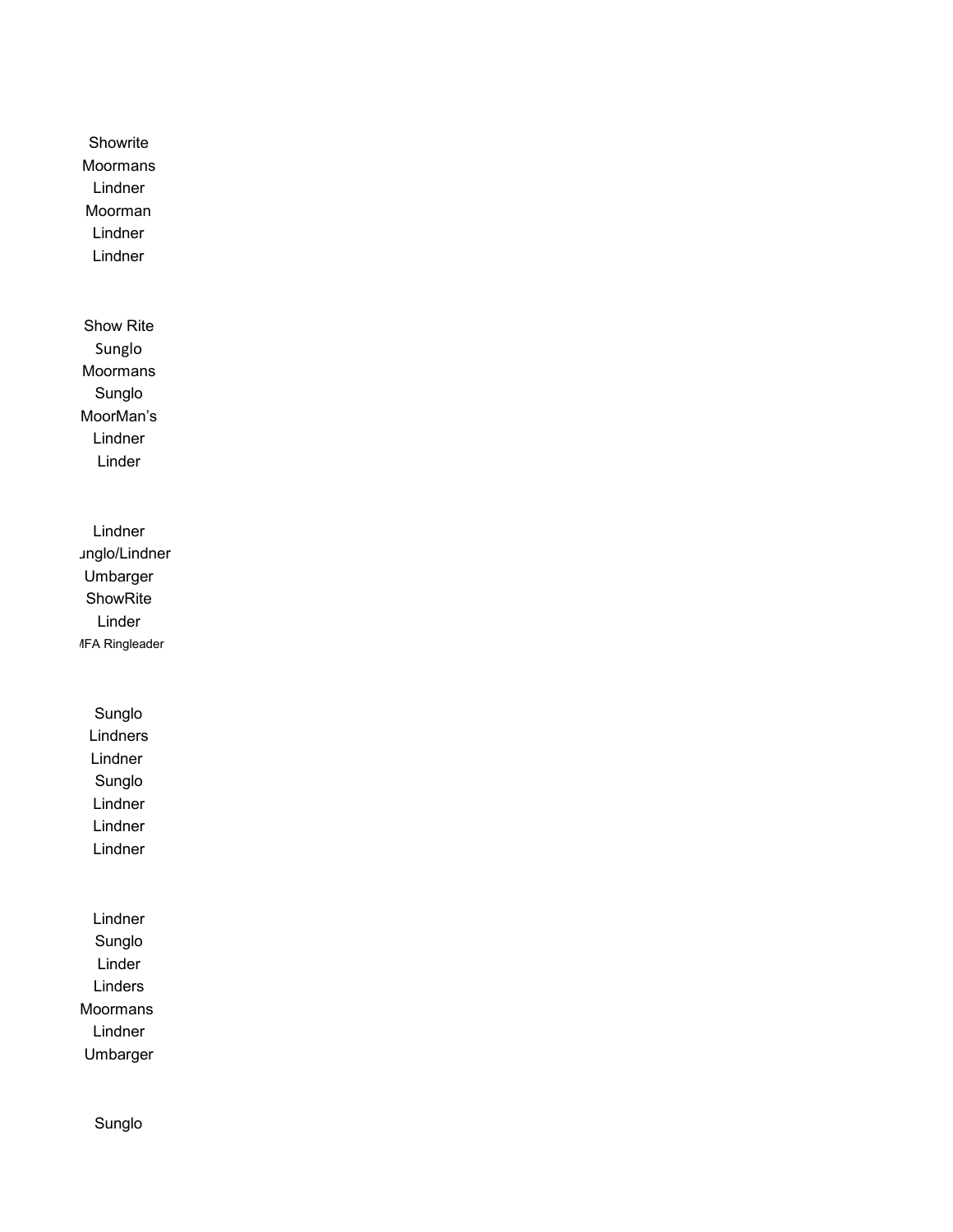Lindner Moorman s Sunglo Moormans Sunglo Farmers Feed Show Rite Lindner Sunglo Sunglo Linder Lindner Sunglo Linders **Showrite** Showrite Sunglo Sunglo Lindner Showmak er Sunglo LINDER Boling Showpigs Moormans ADM Showtech Lindner Moorman s Linder Time Battleground Lindner Hackmans

Kalmbach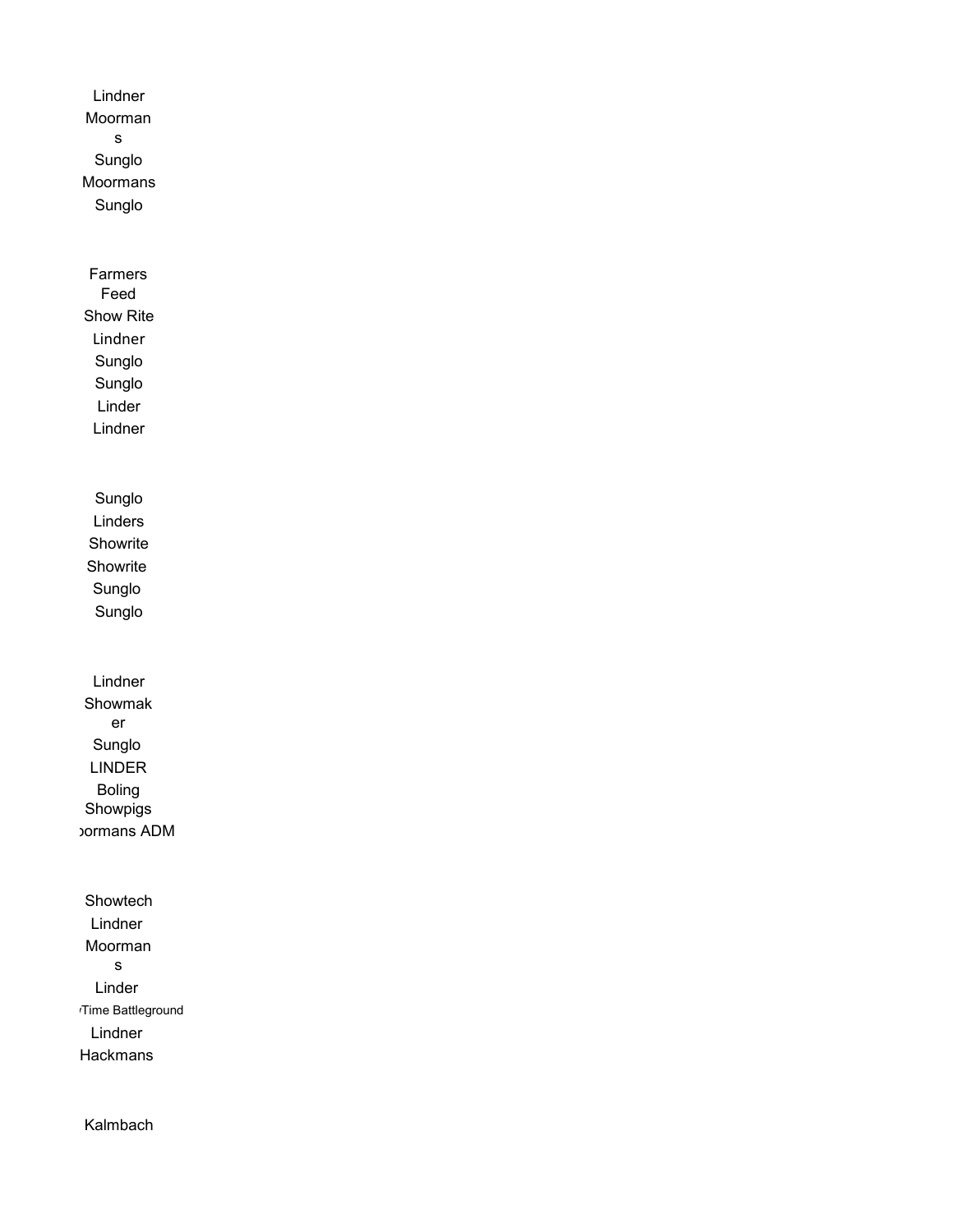Linder Sunglo Self Made Umbarger Showrite **Showrite** Moormans Lindner Lindner Show Rite Sunglo Moormans ADM Showtech Lindner Showrite Linder MoorMan' s Linder Linders Moormans Sunglo Sunglo Moorman Lindner Moorman MoorMan' s Sunglo Lindner Sunglo Lindner Linders Lindner Lindner Umbargers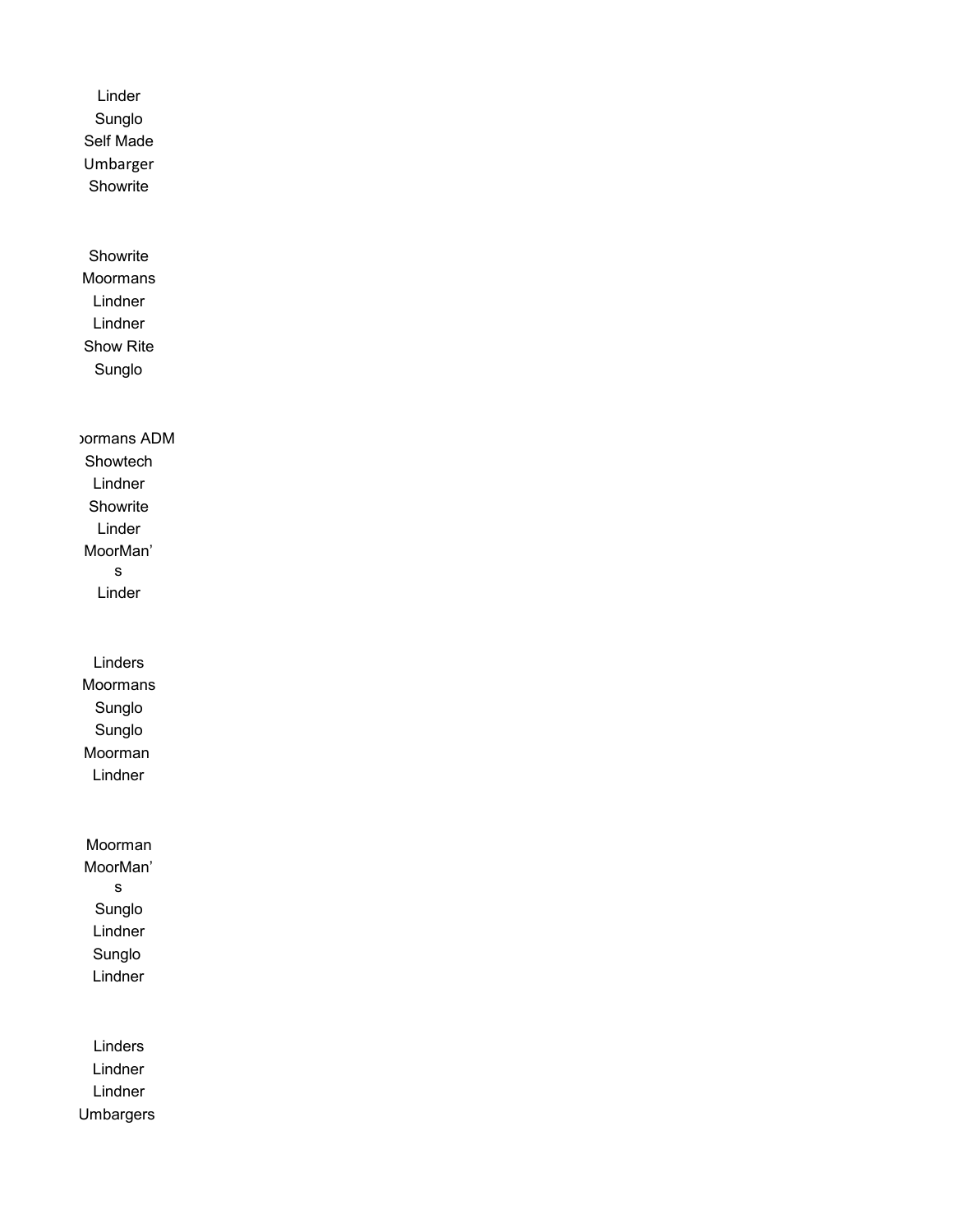## Lindner Moormans

Sunglo Linder Linder Lindner Kent Sunglo

Linders Lindner Linders Lindner Sunglo Sunglo G-line

arger and Lindner Lindner **ormans Lindner** Lindner Sunglo Umbarger Farmers Feed

MoorMan's Sunglo Linder Londner Linder Sunglo

> Sunglo 16G ADM Showtec Sunglo **Showrite** Sunglo Lindner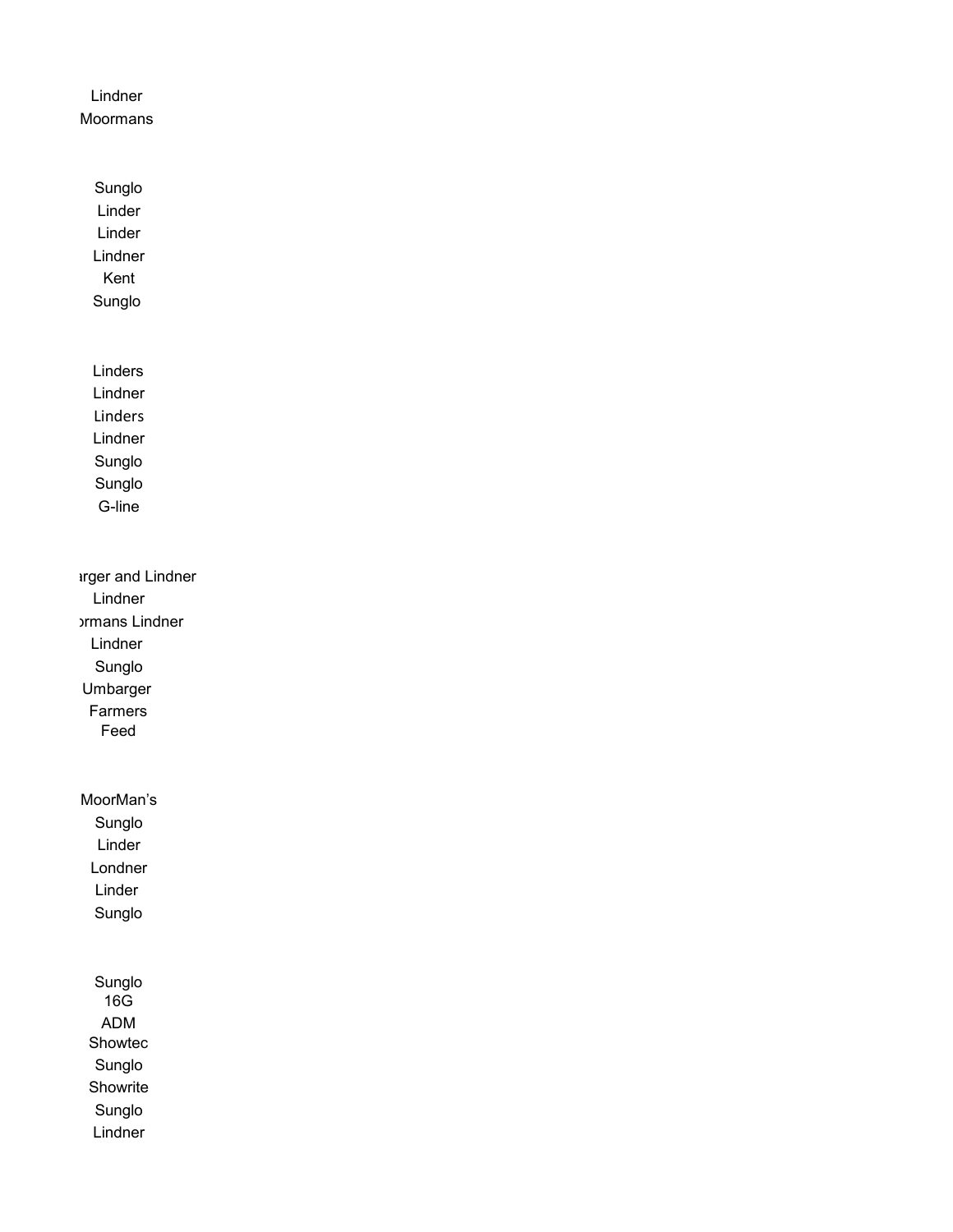Sunglo

Lindner Moormans

Moorman' s Showtec

Lindner Lindner Umbarger

mans Showtec ShowTec Moormans Umbarger Lindner MoorMan' s ShowTec

Lindner Moormans ADM **ormans Lindner** Lindner Lindner eber(Showrite) rman's Showtec

Moorman's Moorman s mans Show tech rMan's Showtec Lindner Umbarger Show feeds

Moormans Sunglo Linder Linder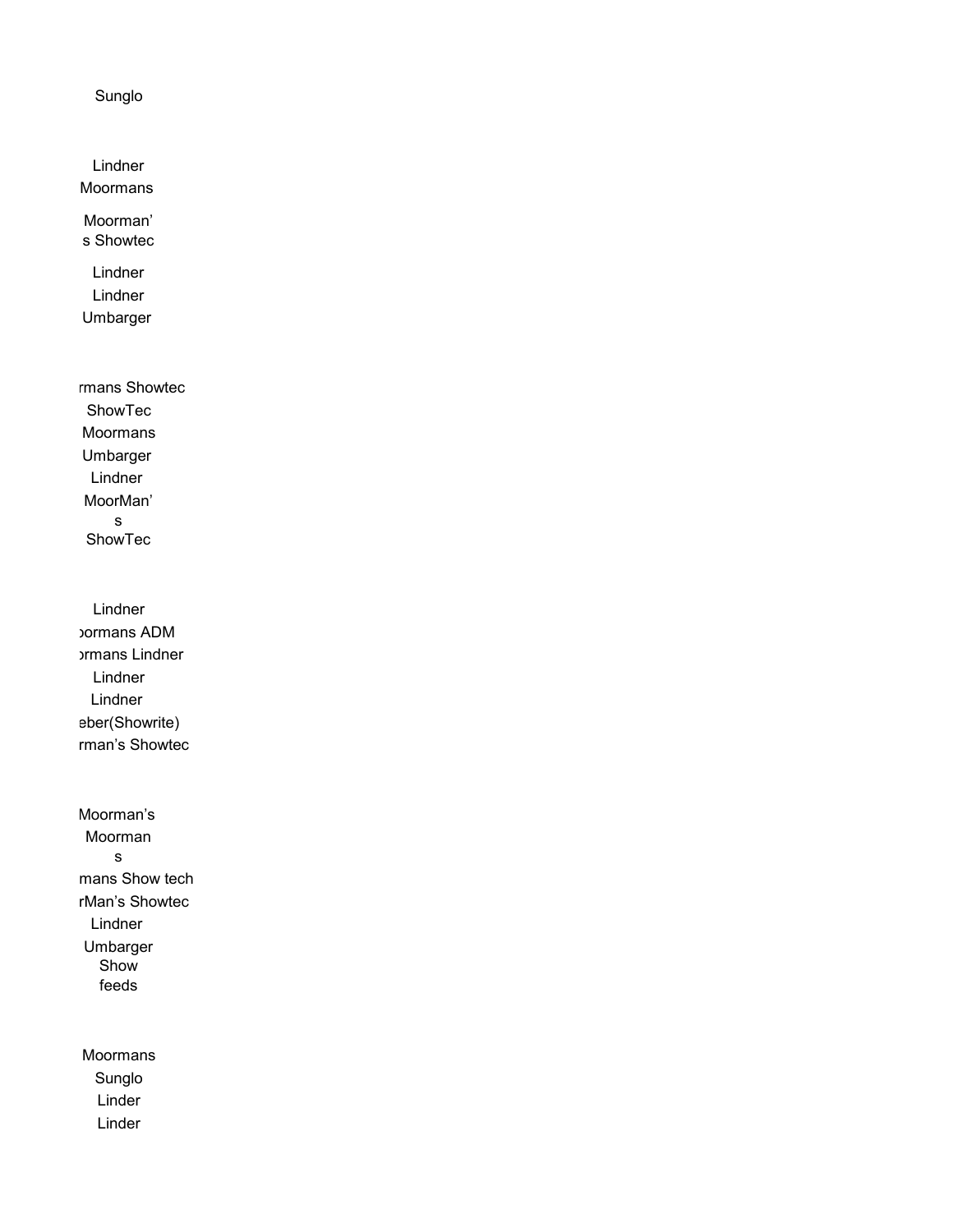Sunglo

Showtime (Farmers)

mans Showtech Lindner Umbarger armers Feed Show tec Lindner Sunglo

Linder Showrite Becks Ions Show Feed Jnglo / Linder Linder

Lindner Linder Linder **idners/Sunglo** Linder Showrite

Showrite rger Show Feeds Moormans Moormans Moorman s Moorman' s Showtec

Lindner Lindner Lindner Lindner Linder